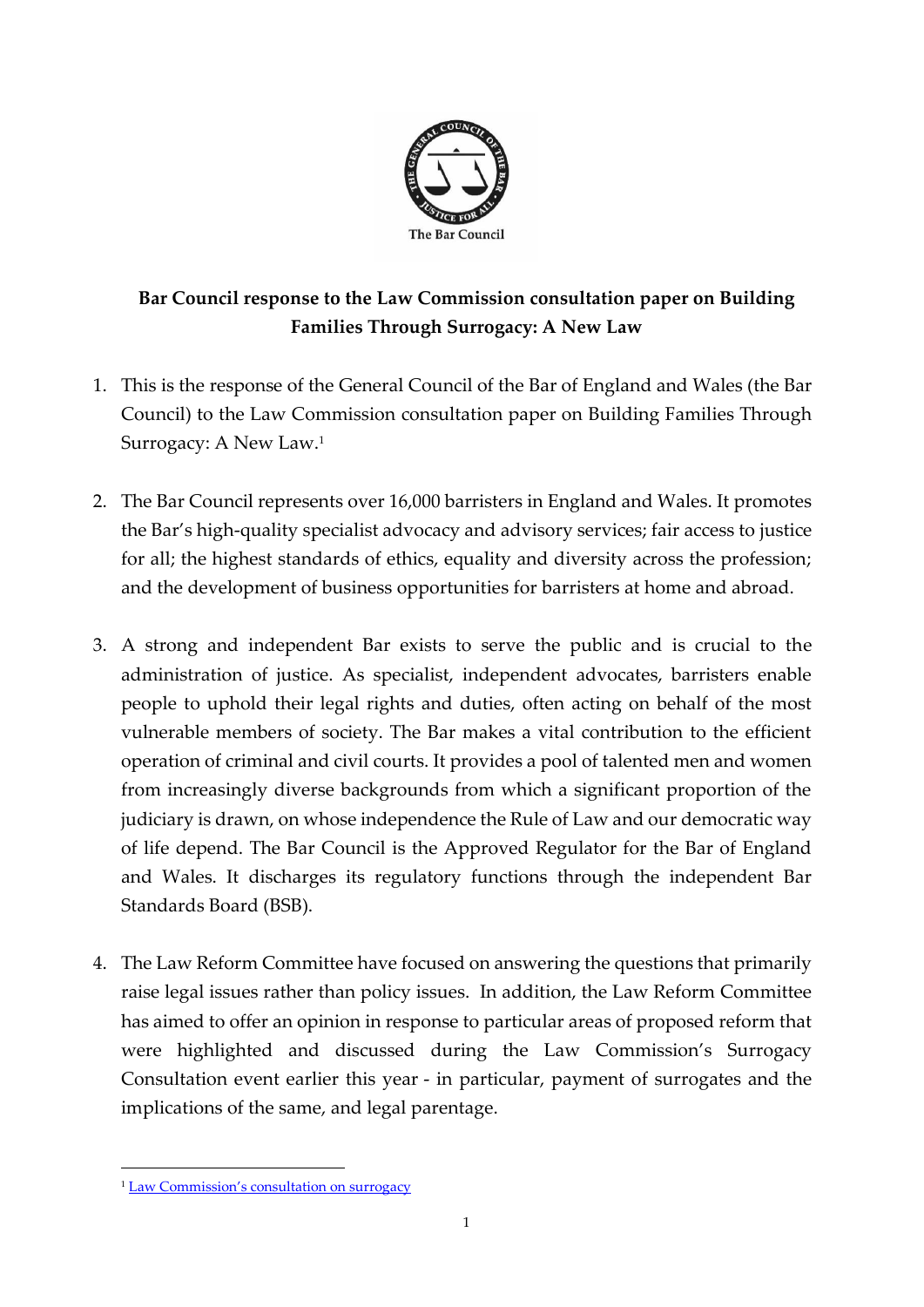# **Question 7:**

**In respect of a domestic surrogacy arrangement, we provisionally propose that, before the child is conceived, where the intended parents and surrogate have:**

**(1) entered into an agreement including the prescribed information, which will include a statement as to legal parenthood on birth,**

**(2) complied with procedural safeguards for the agreement, and**

**(3) met eligibility requirements,**

**on the birth of the child the intended parents should be the legal parents of the child, subject to the surrogate's right to object.**

- 5. Yes, we agree that provided that the necessary steps set out at (1) to (3) have been met there should be no further steps required for the intended parents to become the legal parents of the child, subject only to the surrogate's right to object. This will increase legal certainty for all concerned and contains sufficient safeguards for all parties concerned i.e. the intended parents, the surrogate (and the surrogate's partner if there is one) and the child. We consider that it would be beneficial for the surrogate to know from the outset in this arrangement that she is not going to be the legal parent of the child to whom she gives birth. By following this pathway, the law will in fact honour the intentions of all concerned and respect the right of the child to his or her personal identity on birth.
- 6. The current law does not give effect to any of the intentions of the parties who enter into surrogacy arrangements in a timely or effective way. In nearly all surrogacy arrangements, the surrogate has no intention of becoming the parent of the child, nor does she wish to exercise parental responsibility for the child, whereas in contrast, the Intended Parents do wish to be the legal parents of the surrogate-born child. Therefore any new law should indeed give way to this arrangement being put into place in practice, and it is positive that the consultation seeks to do so.
- 7. In order to ensure that all parties are in complete understanding regarding each of their stated intentions, it is right that the parties should enter into an agreement which includes a statement as to the legal parenthood of the chid at birth. It is noted that there is no indication within the question, or the consultation paper as to whether or not it is proposed that the agreement be legally binding. However, it is not considered that such an agreement should be legally binding. The agreement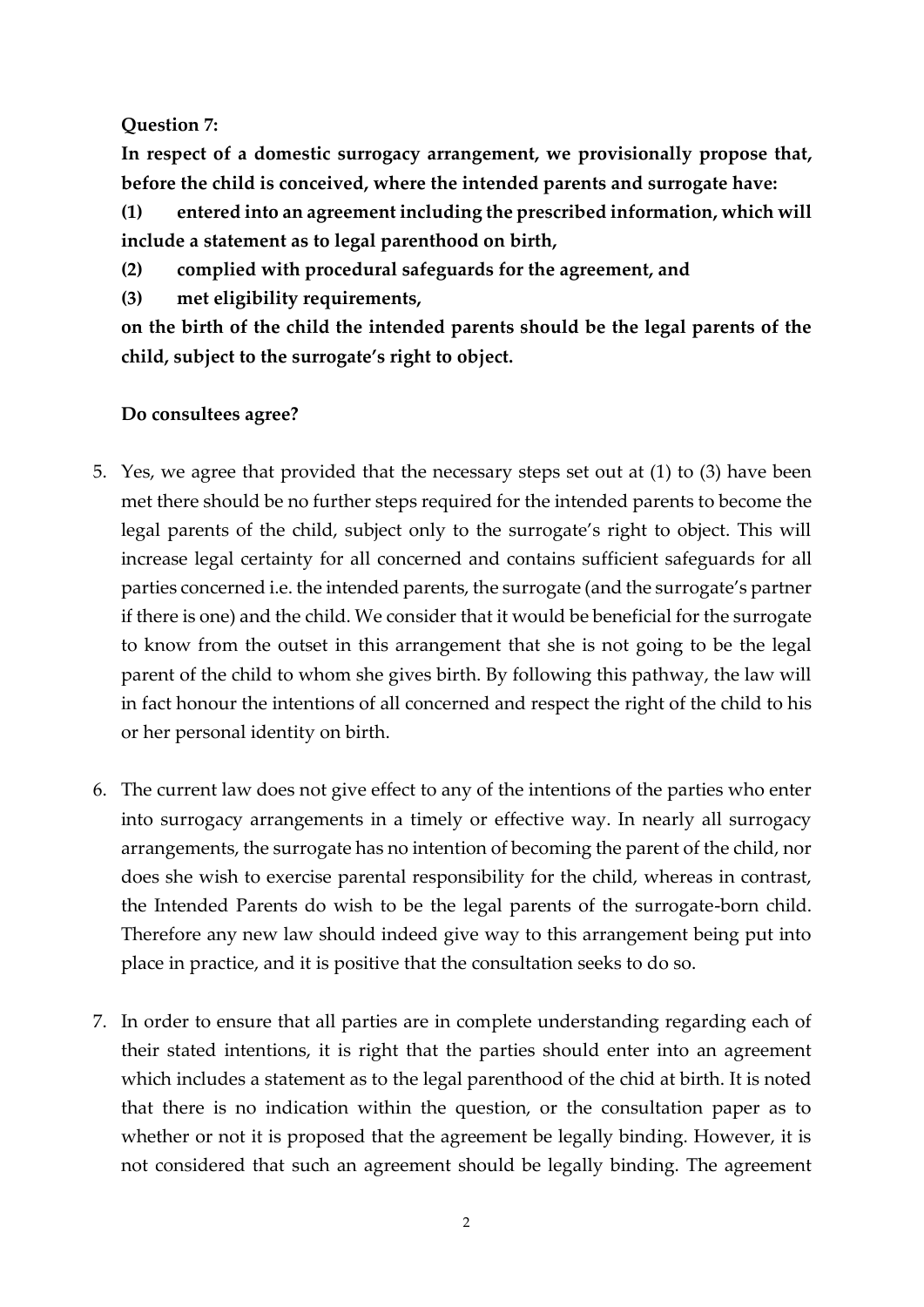should simply be used to formalise the agreements and the intentions of the parties, and also provide clarity for the court (if necessary at a later stage), as to what the intentions of the parties were at the time the surrogacy journey was embarked upon.

### **Question 8:**

**We provisionally propose that regulated surrogacy organisations and licensed clinics should be under a duty to keep a record of surrogacy arrangements under the new pathway to which they are a party, with such records being retained for a specified minimum period.**

### **Do consultees agree?**

**We invite consultees' views as to what the length of that period should be: whether 100 years or another period.**

- 8. Yes, we agree that there ought to be a legal duty to keep and maintain records of surrogacy arrangements for a minimum period of time. It is appropriate that such records can be accessed by the proposed regulator (i.e. the HFEA) and also the person registering the birth of the child.
- 9. As to the period of retention, the consultation suggests that the proposed 100 years is linked to a person's lifetime. However, it is unclear why, if the new pathway is to be implemented, with legal parenthood being acquired at birth subject to a limited time when the surrogate can object, and in domestic rather than international cases, such an extensive period of retention would be required.
- 10. In any event, we do not consider that 100 years is appropriate insofar as this is said to be reflective of a person's lifetime. Whilst there are isolated cases of individuals living for beyond the age of 100, this can happen, and it is impossible to predict with certainty what the effect of medical advances might be on longevity. As records tend to be stored electronically, and easily can be converted to such format even if initially made and stored in paper form, we do not see that it would be overly onerous to extend the period to 120 years if a lengthy period is already in contemplation.

### **Question 9:**

**We provisionally propose that the prohibition on the use of anonymously donated gametes should apply to traditional surrogacy arrangements with which a regulated surrogacy organisation is involved.**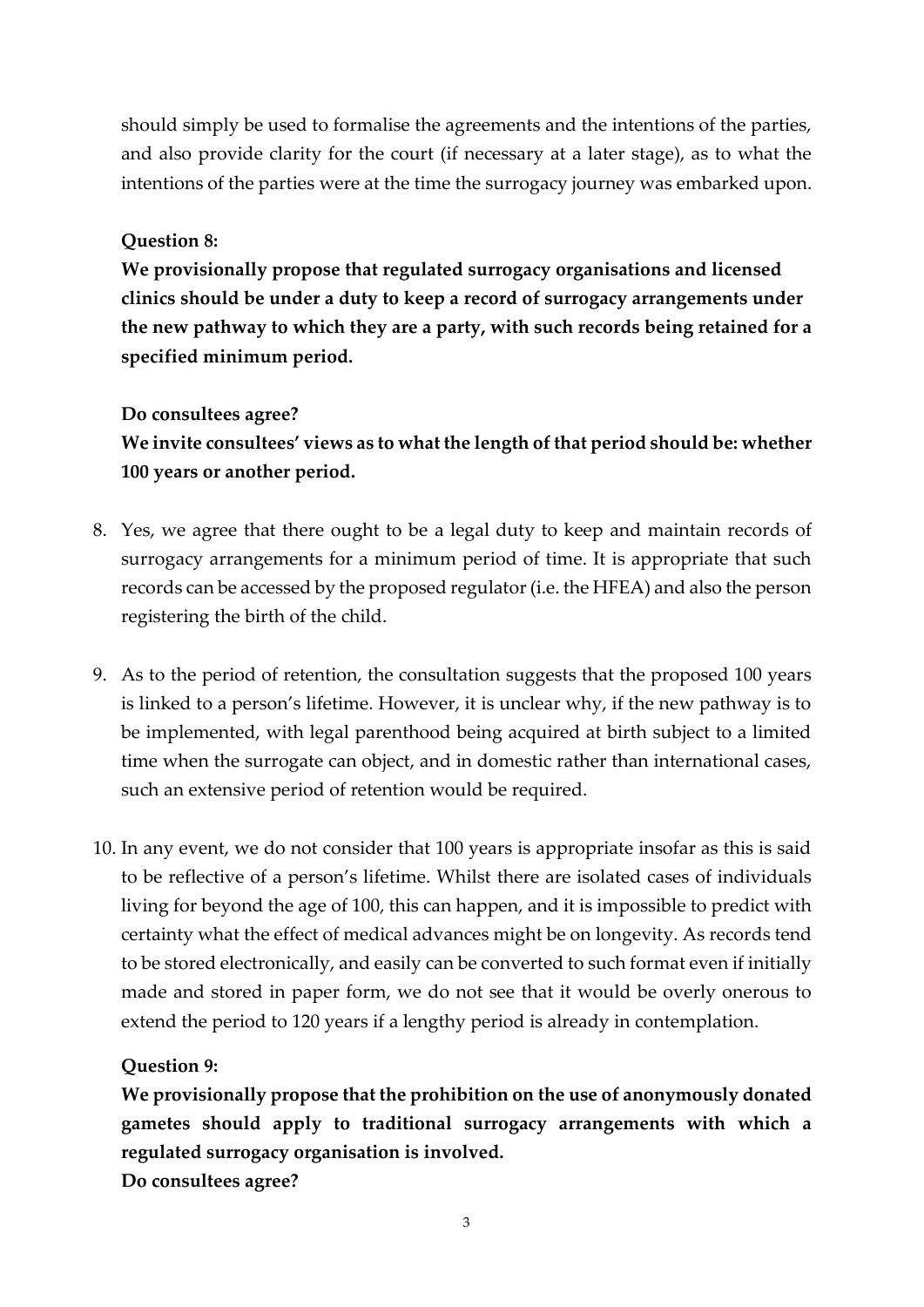11. We agree that this a finely balanced issue, but we consider that there should be no prohibition given that this would create a legally anomalous position and that the number of cases in which this is an issue is likely to be very small as identified in paragraph 8.18.

### **Question 10:**

**We invite consultees' views as to whether the use of anonymously donated sperm in a traditional, domestic surrogacy arrangement should prevent that arrangement from entering into the new pathway.**

12. We do not think that the use of anonymously donated sperm in a traditional, domestic surrogacy arrangement should take that arrangement outside the scope of the new pathway. There is no strong policy basis for doing so and in fact it is desirable to achieve as much legal parity as possible. While the aim of allowing children born through a surrogacy arrangement to have access to genetic and medical history information is an understandable and desirable one, there will be cases outside surrogacy arrangements in which children simply do not know their genetic origin because the mother does not know who the biological father is and takes no steps or is unable to take steps to find out who he is.

#### **Question 11:**

**We provisionally propose that:**

**(1) the surrogate should have the right to object to the acquisition of legal parenthood by the intended parents, for a fixed period after the birth of the child;**

**(2) this right to object should operate by the surrogate making her objection in writing within a defined period, with the objection being sent to both the intended parents and the body responsible for the regulation of surrogacy; and** 

**(3) the defined period should be the applicable period for birth registration less one week.** 

#### **Do consultees agree?**

13. Under this proposal, the intended parents would automatically become the legal parents of the child unless there existed a right of the surrogate to object and that right was exercised within such period as it could be. This immediately creates an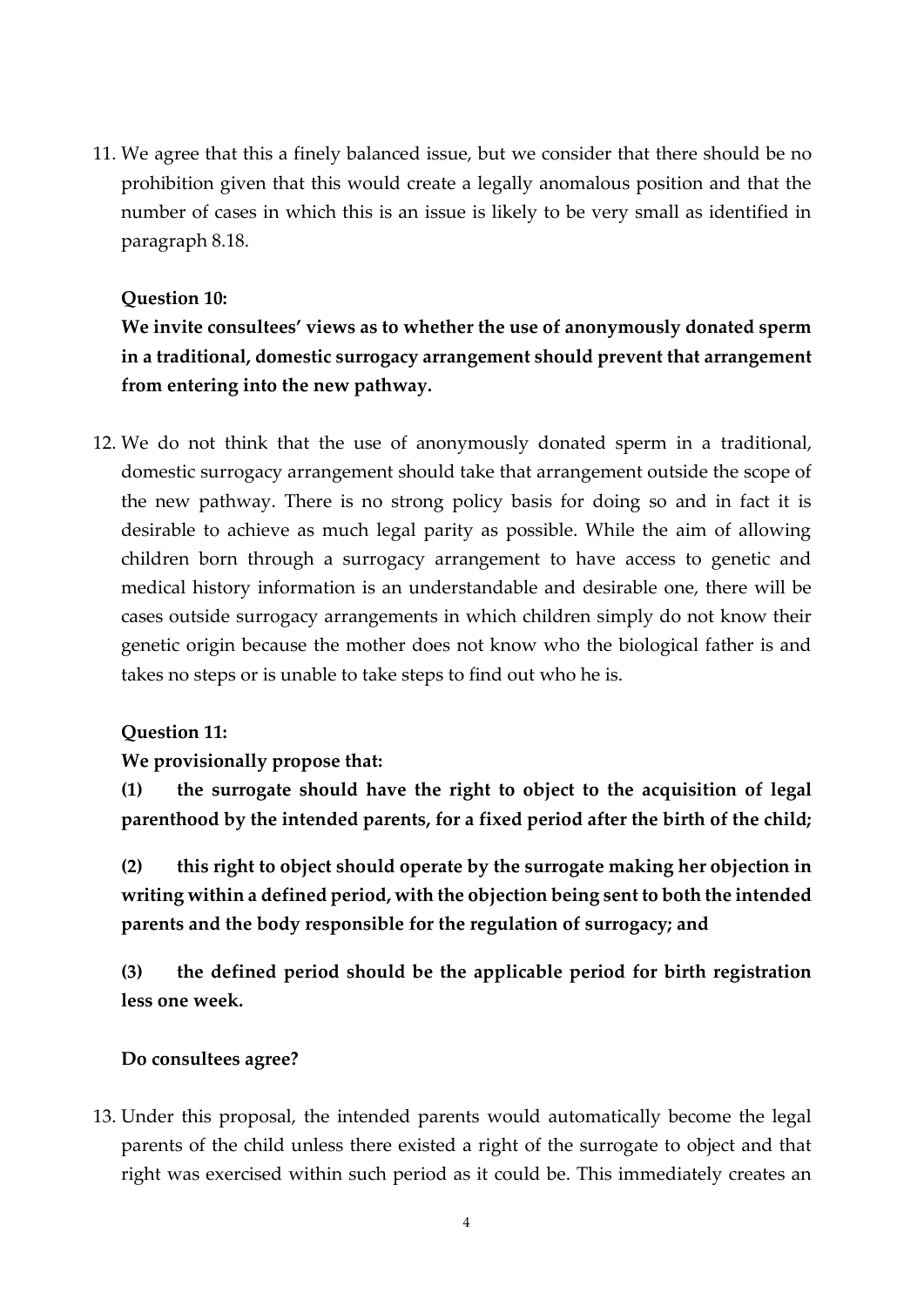imbalance insofar as the intended parents cannot 'back out' (which we agree is the correct position for the protection of the surrogate and the child), but the surrogate can take action to prevent this from happening by actively objecting in writing.

- 14. Given that within the new pathway there will have been extensive safeguarding of the surrogate's position and understanding of the process, its implications and the effect of automatic legal parenthood for the legal parents on birth, to retain a right to object seems to deviate from the legal certainty which the new model seeks to provide. It also seems to be at odds with the philosophy of parenthood underpinning the new pathway because it does not in truth afford the intended parents certain legal parenthood at birth and is therefore not so different to the parental order route as a matter of principle.
- 15. We consider that it is no answer to say that in practice very few surrogacy arrangements would break down in this manner and given that, where the relationship of the intended parents broke down or the child was born with a disability, the intended parents would, we consider rightly, be in the same position as 'natural' parents insofar as their responsibilities to the child, then it is difficult to see why the surrogate should retain any right to object save only, perhaps, in an instance where there has been a fraud, concealment or other form of serious misrepresentation during the pathway process which in some way does or should vitiate the consent *already given* to legal parenthood being acquired by the intended parents at birth.
- 16. In those circumstances, we would agree that the objection should be made in writing to the body responsible for regulation and the intended parents as soon as possible and in any event no later than a week before the latest date when the birth can be registered. The surrogate should be allowed to appoint a proxy to make the objection in writing if necessary in circumstances in which her physical or mental health is compromised and prevents her from making the objection in writing herself.
- 17. If it decided that legally, the surrogate should have the right to object post birth then it is agreed that any such objection should be made in writing within a defined period. However, it is not agreed that the defined period should be the applicable period for birth registration less one week – therefore totalling 5 weeks.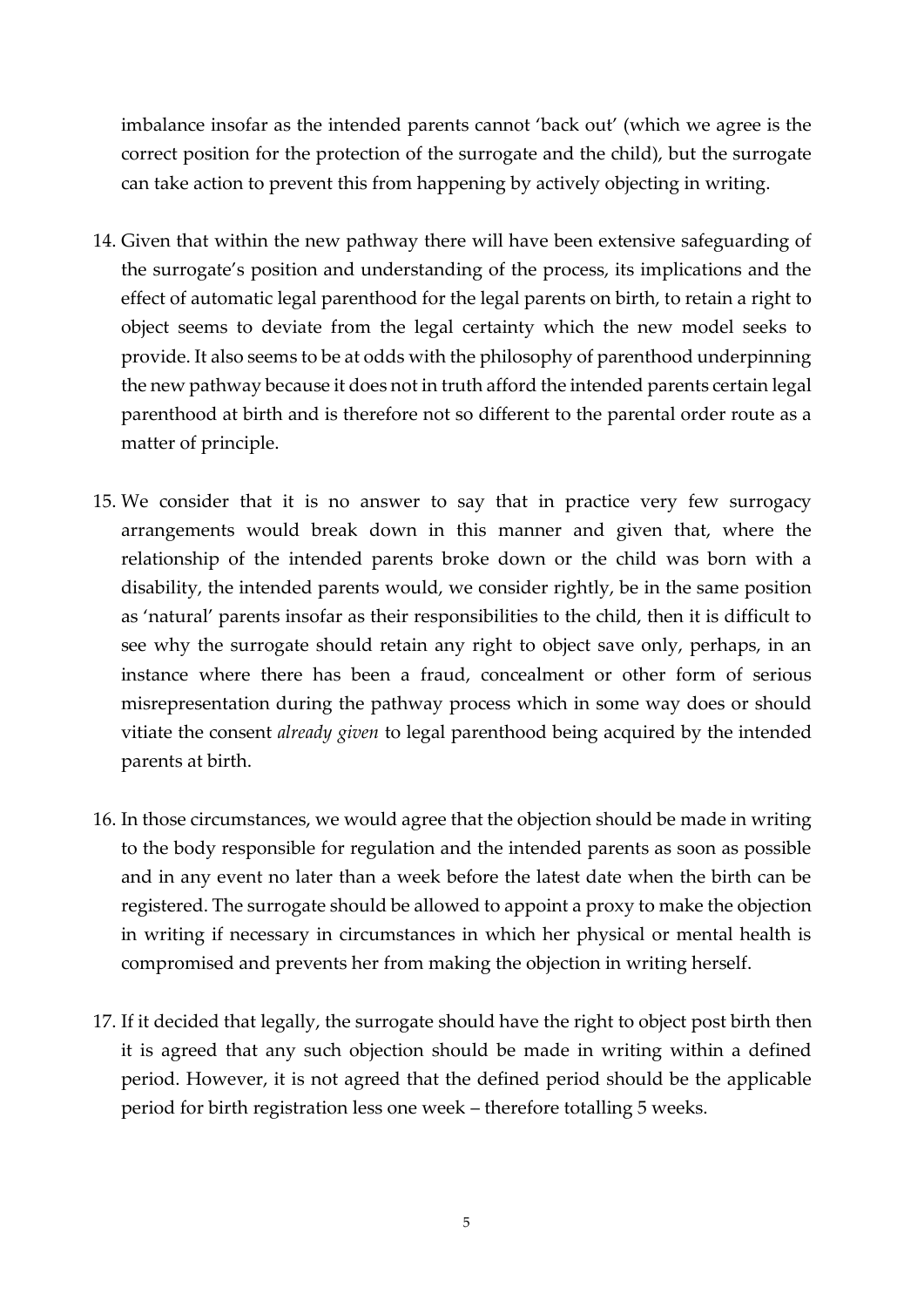- 18. Prior to the pregnancy and subsequent birth, under the current proposal, (particularly for the new pathway), the surrogate would have completed a series of checks and balances to ensure that she understood the implications of the agreement that she was entering into. This is further cemented by the proposed implications counselling which the writer supports. A considerable amount of time would therefore have already been devoted to ensuring that there is a thorough understanding of the arrangement and consent to the same by all parties. Therefore, it is proposed in the alternative that a period of 3 weeks will suffice for the surrogate to make these views known.
- 19. When considered further from the position of the rights of the child for a private and family life, alongside the principle within family law of the need to provide certainty and stability for children without undue delay when the court becomes involved, it becomes even more essential that the potential delay to establishing the child's permanent home and legal parents be minimised. If the surrogate voices an objection, then the matter will have to proceed down the parental order route which potentially adds further delay for the child, thus this also needs to be borne in mind.

**Question 12:**

**We provisionally propose that, where the surrogate objects to the intended parents acquiring legal parenthood within the period fixed after birth, the surrogacy arrangement should no longer be able to proceed in the new pathway, with the result that:**

**(1) the surrogate will be the legal parent of the child;**

**(2) if one of the intended parents would, under the current law, be a legal parent of the child, then he or she will continue to be a legal parent in these circumstances; and**

**(3) the intended parents would be able to make an application for a parental order to obtain legal parenthood.**

### **Do consultees agree?**

20. The proposed consequences of the surrogate objecting in writing to the intended parents acquiring legal parenthood after the birth of the child place into stark relief how severely legal certainty may be undermined by a general, seemingly unfettered right to object notwithstanding the steps that must be taken within the pathway prior to the birth of the child. Under this proposal, the mere fact of the objection takes the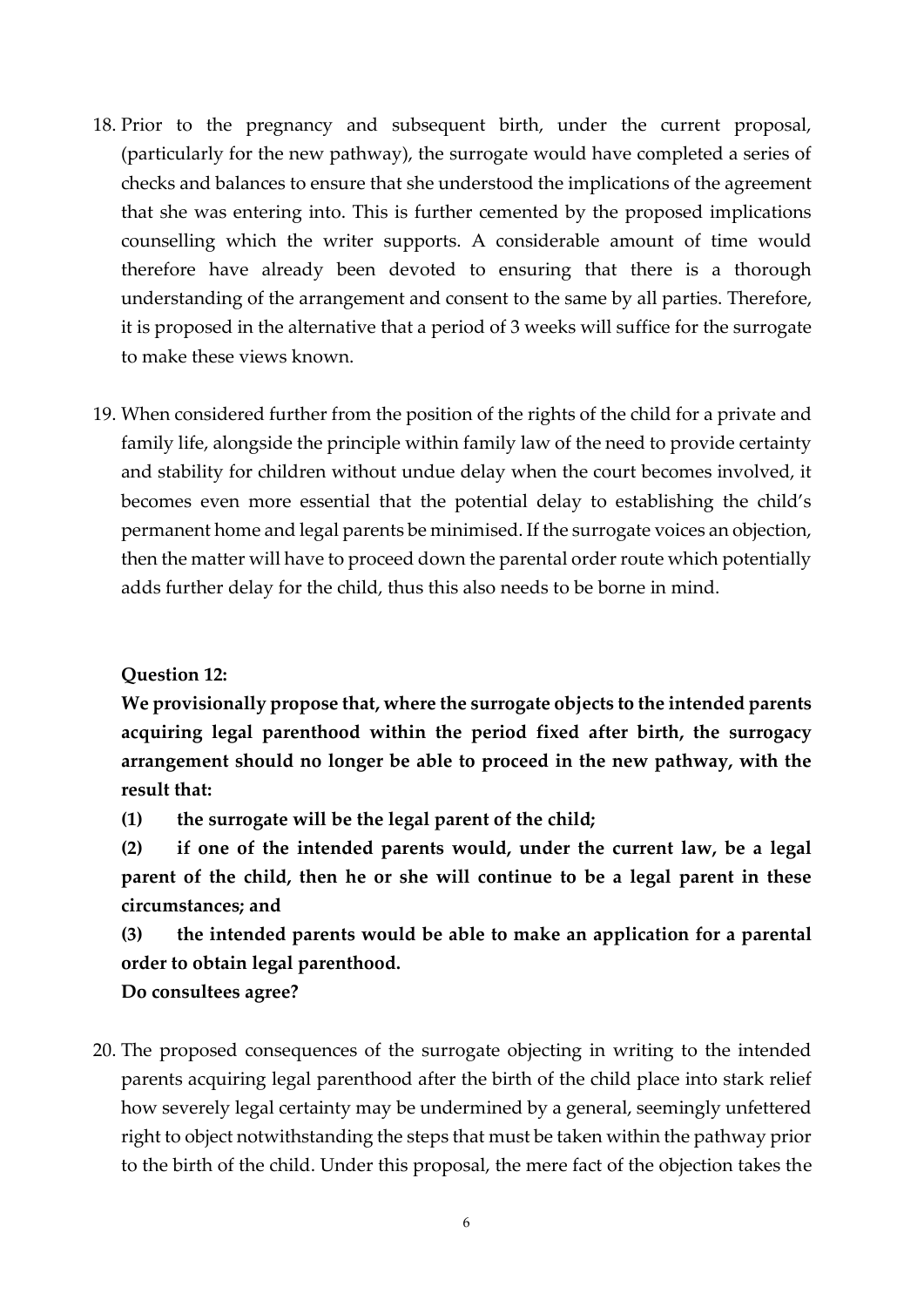arrangement wholly outside the pathway. We consider that this fundamentally undermines the proposal for a new pathway.

- 21. If the effect of an objection is to take the arrangement outside the pathway then we agree that a sensible procedure is as set out with the surrogate becoming the legal parent, the intended parent who would otherwise become a legal parent retaining those rights and the intended parents having to apply to the Court for a parental order.
- 22. We consider, therefore, that the scope of any right to object must be limited and considered with great care as it may undermine the new pathway altogether. We note that the position in Ontario differs insofar as up to four intended parents can be recognised in law and that the surrogate must confirm that she is "relinquishing" legal parenthood i.e. that she is a legal parent and she relinquishes it rather than that, as we understand this proposal, she is never a legal parent at all so long as the necessary steps in the pathway are met prior to the birth.

# **Question 13.**

**We provisionally propose that, in the new pathway:** 

**(1) the intended parents should be required to make a declaration on registering the birth of the child that they have no reason to believe that the surrogate has lacked capacity at any time during the period in which she had the right to object to the intended parents acquiring legal parenthood;** 

**(2) if the intended parents cannot provide this declaration then, during the period in which she has the right to object to the intended parents acquiring legal parenthood, the surrogate should be able to provide a positive consent to such acquisition; and** 

**(3) if the intended parents are unable to make this declaration and the surrogate is unable to provide the positive consent within the relevant period, the surrogacy arrangement should exit the new pathway and the intended parents should be able to make an application for a parental order.**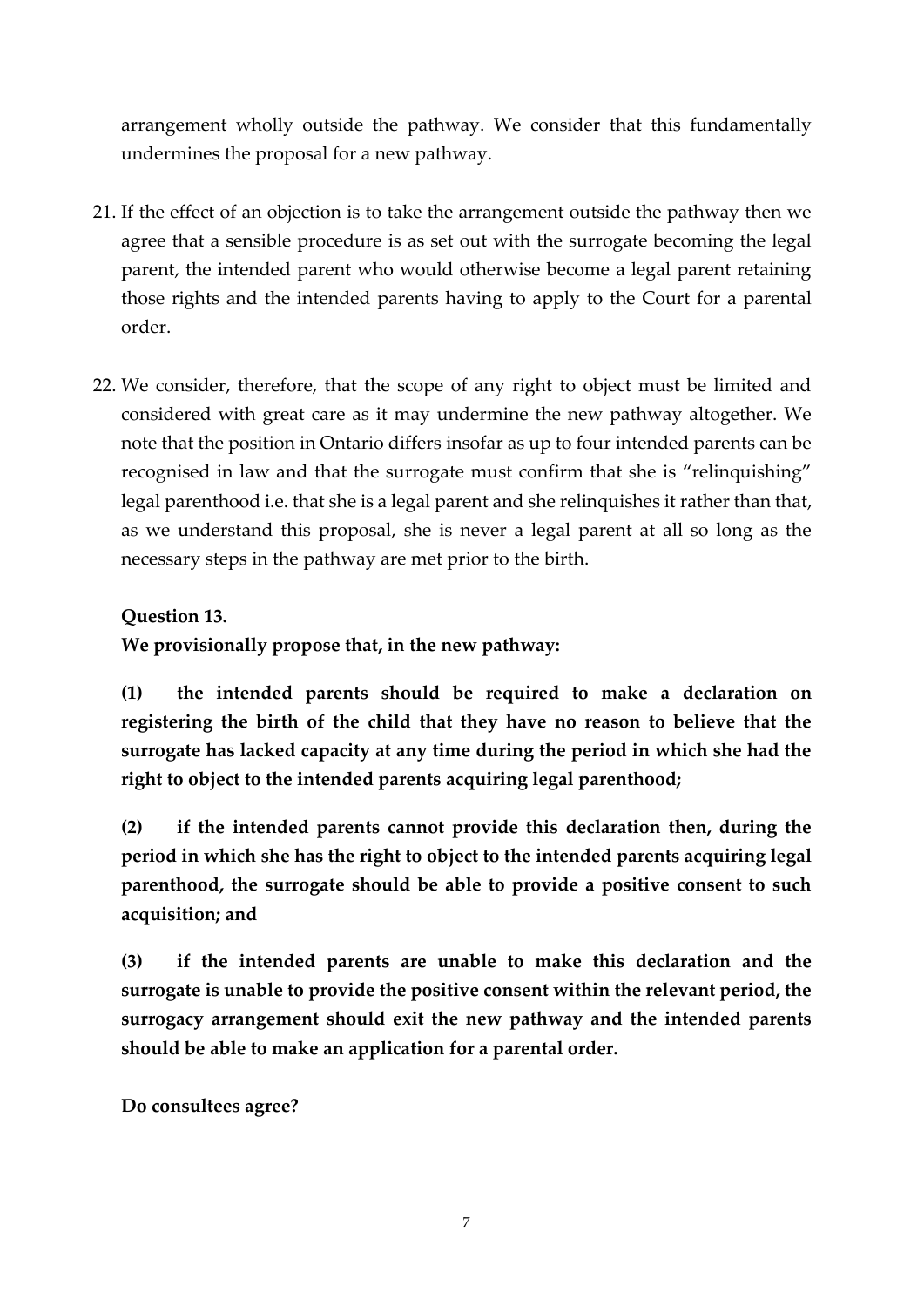23. Our concerns about the right to object and its effect on the pathway as a whole can be echoed here. We agree, however, that insofar as the right to object is to be retained then the onus should be on the intended parents who are registering the birth of the child to provide a declaration of belief or alternatively the positive consent of the surrogate failing which the arrangement will, at the very end of the process, fall off the pathway and go back onto the parental order route.

## **Question 14**

**We provisionally propose that, in the new pathway, the welfare of the child to be born as a result of the surrogacy arrangement:**

**(1) should be assessed in the way set out in Chapter 8 of the current Code of Practice;**

**(2) either the regulated surrogacy organisation or regulated clinic, as appropriate, should be responsible for ensuring that this procedure is followed; and**

**(3) there should be no requirement for any welfare assessment of the child after his or her birth.**

- 24. Agreed. Removing the requirement for any welfare assessment of the child after birth is particularly important.
- 25. Surrogacy should be seen as an acceptable and alternative way for consenting adults to create their family and indeed, it has greater similarities to natural conception and childbirth than it does differences. In light of this, those who become parents through surrogacy, should, as far as is possible, be treated in the same way as those who become parents through natural conception. To subject a family to a welfare assessment of the child post-birth when one would not be conducted had the intended parents become parents of the child naturally, arguably discriminates against Intended Parents for no justifiable reason, and implies that a surrogate pregnancy must be treated in a different, and somewhat more unfavourable way to a natural conception.
- 26. The proposed new pathway accounts for checks to be undertaken prior to entering into the surrogacy arrangement and it is argued that this should suffice. With a natural conception, a check and state interference would only occur if concerns are raised by treating clinicians/ nurses/ medical staff, otherwise parents are left to enjoy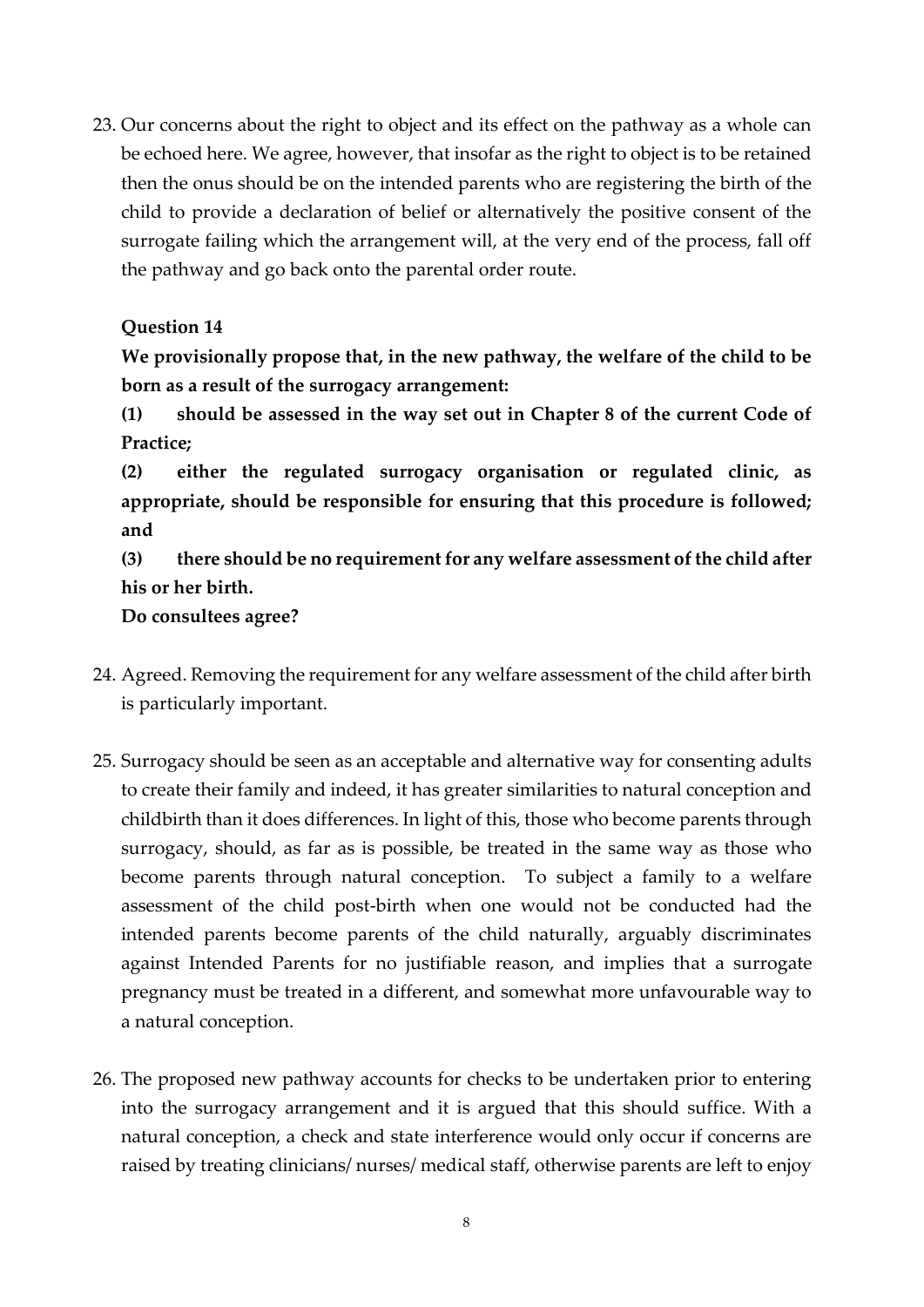their new addition to the family without interference. The same should apply with surrogate births.

## **Question 15:**

**We provisionally propose that, for a child born as a result of a surrogacy arrangement under the new pathway, where the surrogate has exercised her right to object to the intended parents' acquisition of legal parenthood at birth, the surrogate's spouse or civil partner, if any, should not be a legal parent of the child. Do consultees agree?** 

**We invite consultees' views as to whether, in the case of a surrogacy arrangement outside the new pathway, the surrogate's spouse or civil partner should continue to be a legal parent of the child born as a result of the arrangement.**

- 27. Again, further to our general observations and concerns about the objection model and its undermining of the purpose of the new pathway itself, we do not agree that where an arrangement is taken out of the pathway because of a surrogate's objection, the surrogate's spouse or civil partner should not be a legal parent of the child where otherwise he or she would be. This cherry picking creates legal uncertainty and there is no proper basis for the full consequences of the surrogate being the legal parent not applying where she objects whereas those consequences apply fully to the intended parents. This creates a legal imbalance which we have not seen any proper rationale for.
- 28. We agree that in any arrangement outside the new pathway the surrogate's spouse or civil partner should continue to be a legal parent of a child born as a result of the arrangement. This should encourage the surrogate to consult carefully with her spouse or civil partner which is likely to be in the best interests of the surrogate, her family unit, and the child.

# **Question 16:**

**We provisionally propose that, in the new pathway, where a child born of a surrogacy arrangement is stillborn:**

**(1) the intended parents should be the legal parents of the child unless the surrogate exercises her right to object; and**

**(2) the surrogate should be able to consent to the intended parents being registered as the parents before the expiry of the period of the right to object. Do consultees agree?**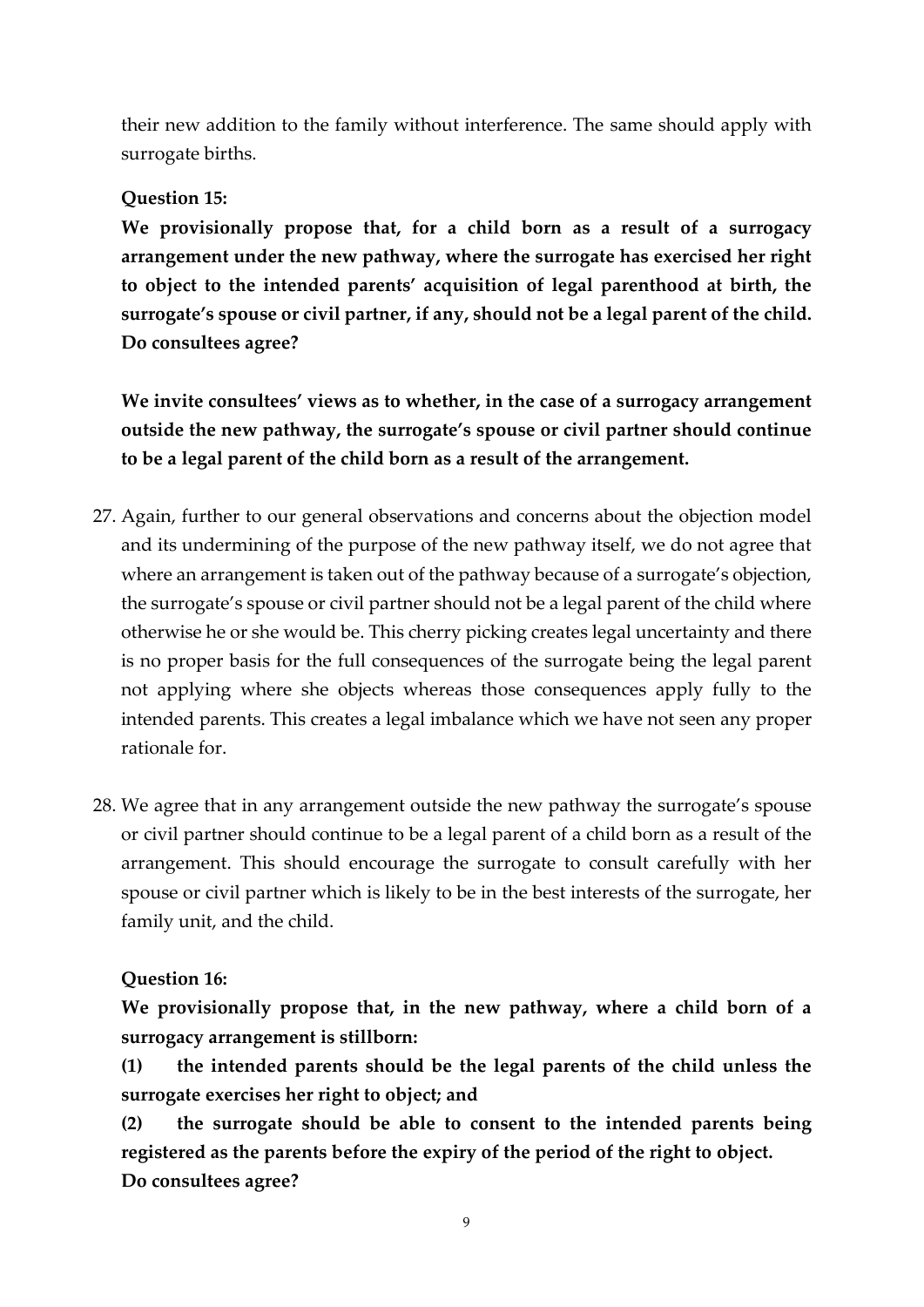**We provisionally propose that, outside the new pathway, where a child born of a surrogacy arrangement is stillborn, the surrogate should be able to consent to the intended parents being registered as the parents before the expiry of the period allowed for the registration of the birth, provided that the intended parents have made a declaration to the effect that the relevant criteria for the making of a parental order are satisfied, on registration of the stillbirth.**

### **Do consultees agree?**

- 29. We fully agree that where the new pathway applies and, sadly, a child is stillborn the intended parents should be the legal parents of the child.
- 30. We repeat our position as to the proposed right of the surrogate to object and consider that there is no basis for distinguishing our views by reason of the child being stillborn.
- 31. We agree that where the new pathway does not apply, and a child is stillborn then the surrogate should be able to consent to the intended parents being registered as the parents where they declare that the relevant criteria for the making of a parental order are satisfied.
- 32. The law should recognise parents of a child who dies whether he or she is stillborn or dies prior to formalities being concluded which would otherwise have resulted in that legal recognition.

### **Question 17:**

**We provisionally propose that, for surrogacy arrangements outside the new pathway, where the child dies before the making of the parental order, the surrogate should be able to consent to the intended parents being registered as the parents before the expiry of the period allowed for the registration of the birth, provided that the intended parents have made a declaration to the effect that the relevant criteria for the making of a parental order are satisfied, on registration of the birth.**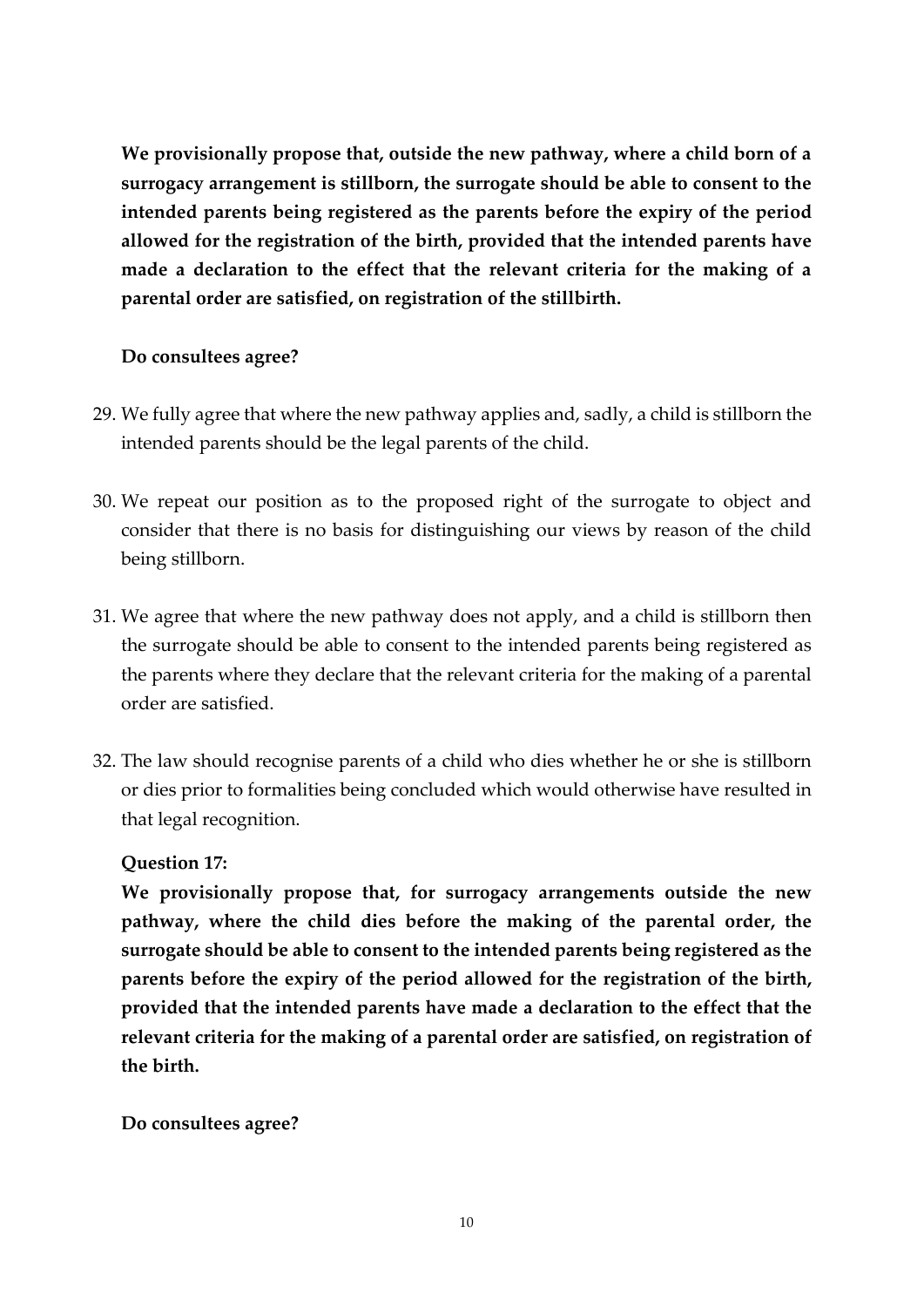- 33. We also agree that where the new pathway does not apply and, sadly, a child dies before the making of a parental order the surrogate should be able to consent to the intended parents being registered as the parents where they declare that the relevant criteria for the making of a parental order are satisfied.
- 34. The law should recognise parents of a child who dies whether he or she is stillborn or dies prior to formalities being concluded which would otherwise have resulted in that legal recognition.

### **Question 18:**

**For surrogacy arrangements in the new pathway, we invite consultees' views as to whether, where the surrogate dies in childbirth or before the end of the period during which she can exercise her right to object, the arrangement should not proceed in the new pathway and the intended parents should be required to make an application for a parental order.**

35. We repeat our position as to the proposed right of the surrogate to object and consider that there is no basis for distinguishing our views by reason of the surrogate sadly dying in childbirth or after giving birth.

**Question 19:**

**We provisionally propose that, for surrogacy arrangements in the new pathway, where both intended parents die during the surrogate's pregnancy, the intended parents should be registered as the child's parents on birth, subject to the surrogate not exercising her right to object within the defined period.**

**Do consultees agree?**

**We invite consultees' views as to whether, for surrogacy arrangements outside the new pathway, where both intended parents die during the surrogate's pregnancy or before a parental order is made:**

**(1) it should be competent for an application to be made, by a person who claims an interest under section 11(3)(a) of the Children (Scotland) Act 1995, or who would be permitted to apply for an order under section 8 of the Children Act 1989:** 

**(a) for an order for appointment as guardian of the child, and**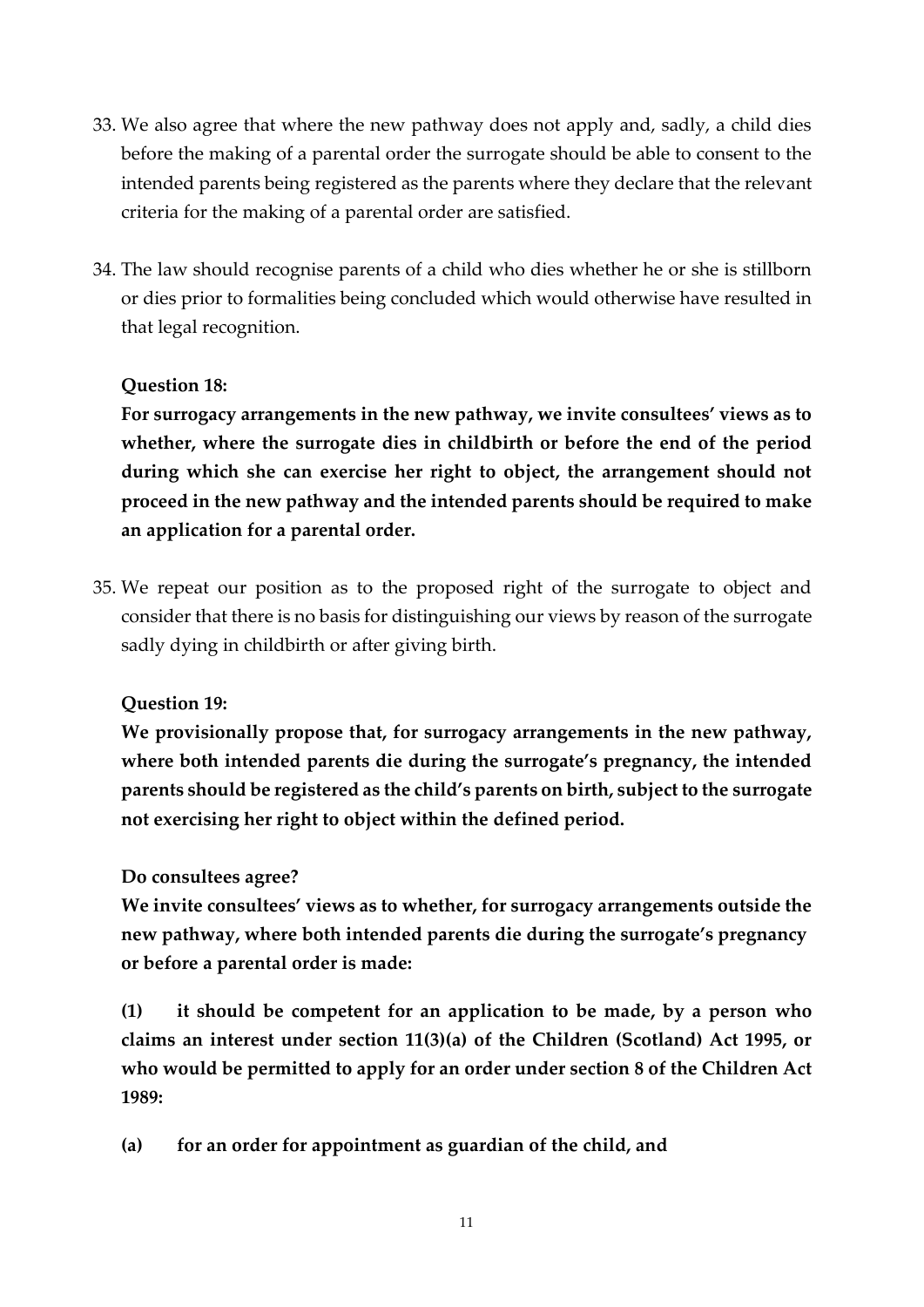**(b) for a parental order in the name of the intended parents, subject to the surrogate's consent; or** 

**(2) the surrogate should be registered as the child's mother and it should not be possible for the intended parents to be registered as the child's parents, but that there should be a procedure for the surrogate to provide details of the intended parents, and, if relevant, gamete donors, for entry onto the register of surrogacy arrangements.**

- 36. We repeat our position as to the proposed right of the surrogate to object and consider that there is no basis for distinguishing our views by reason of the intended parents sadly dying before the child is born.
- 37. Where the new pathway does not apply, then, as is observed in the consultation, where both intended parents die, there is no one eligible to apply for a parental order. We agree that a person who fulfils the definition set out in (1) should be able to make an application for an order for appointment as a guardian and for a parental order in the name of the intended parents i.e. there should be a means by which a parental order may be applied for and the surrogate should have the opportunity to make representations as would be the case had the parents lived and made the application themselves.
- 38. We consider that this respects the distinction between new pathway and nonpathway cases whilst dealing with the obvious lacuna that arises where both intended parents die before a parental order is granted.

**Question 20:**

**We provisionally propose that, where an application is made for a parental order by a sole applicant under section 54A:**

**(1) the applicant should have to make a declaration that it was always intended that there would only be a single applicant for a parental order in respect of the child concerned or to supply the name and contact details of the other intended parent;**

**(2) if details of another intended parent are supplied, a provision should be made for notice to be given to the potential second intended parent of the application and an opportunity given to that party to provide notice of opposition within a brief period (of, say, 14 to 21 days); and**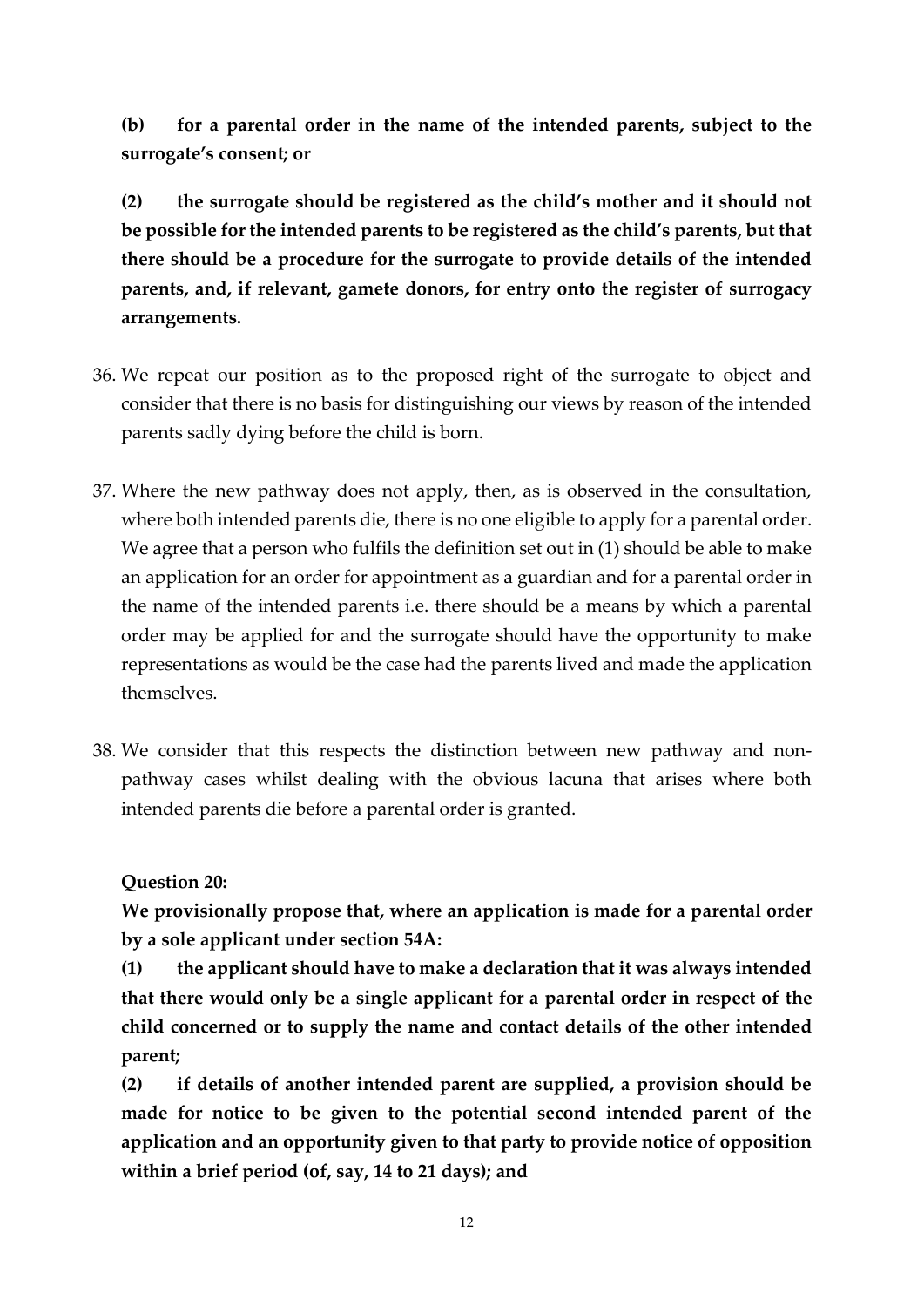**(3) if the second intended parent gives notice of his or her intention to oppose, he or she should be required to make his or her own application within a brief period (say 14 days), otherwise the application of the first intended parent will be determined by the court.**

**Do consultees agree?**

- 39. We agree with the proposal.
- 40. It is right that the second Intended Parent be given notice of any application made by the first Intended Parent. Not requiring the same (as the law currently states) has the effect of essentially making an ex parte order without the other party having any opportunity to respond either at the time of the order or subsequently.
- 41. It is proposed that when the first Intended Parent gives the requisite notice of the application to the second Intended Parent, then the second Intended Parent's period to provide a notice of opposition should be 7 days, rather than the 14 or 21 days which have been suggested.
- 42. It is noted that in divorce proceedings, a Respondent upon receiving a notice of application for divorce, has 7 days to return the acknowledgement of service detailing whether or not the Applicant's divorce application is opposed. The Respondent then has a further 21 days to file and serve an answer. (21 days beginning when the acknowledgement of service was due to the filed and served. See FPR 7.12(1) and FPR 7.12(8)). It would therefore follow that when considering timescales for a similar process within surrogacy law, for parity, a similar timeline should be implemented.

### **Question 21:**

**We invite consultees' views as to:** 

## **(1) a temporary three-parent model of legal parenthood in surrogacy cases; and**

# **(2) how the legal parenthood of the surrogate should be extinguished in this model.**

43. We do not support the three-parent model of legal parenthood and consider it offers no real benefit over the parental order route save in one very particular instance, which is where the effect of the new pathway is to leave a child born to a surrogate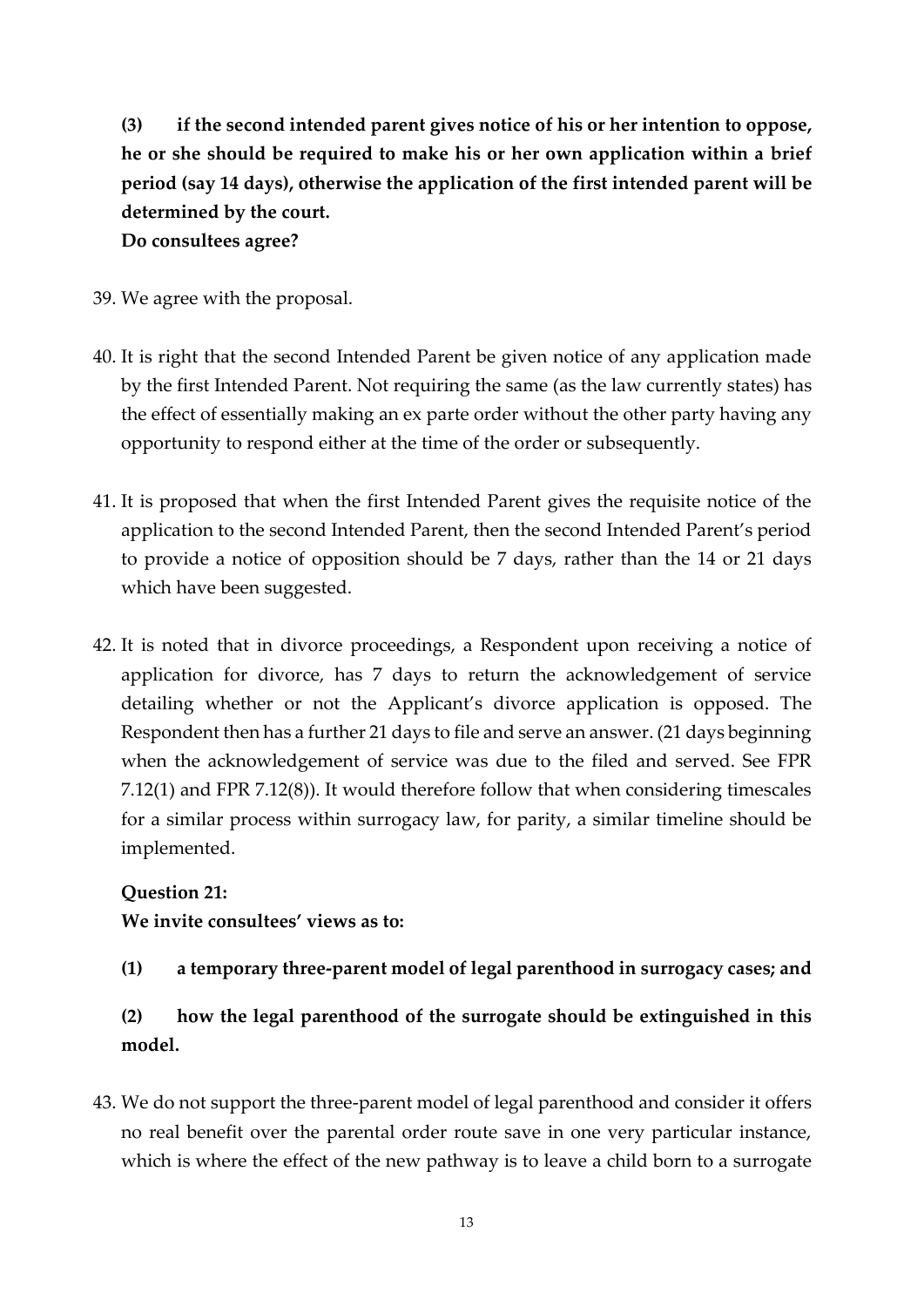with no legal mother. This poses a question which may be said to be as philosophical and ethical in nature as it is legal; we do not seek to trespass beyond the final of those three. However, it is inescapable that having regard to the welfare of the child must include his or her psychological welfare and having no mother on a birth certificate or in law, where the intended parents are both male, may be seen by many to be a deeply uncomfortable situation to have to confront. The recent case concerning Mr Freddy McConnell, a transgender male, who gave birth and wished to be registered as the father rather than the mother of his child lost his case at the High Court but is said to be contemplating an appeal.

### 44. As reported by the BBC:

*Sir Andrew McFarlane, president of the Family Division of the High Court, said: "There is a material difference between a person's gender and their status as a parent.*

*"Being a 'mother', whilst hitherto always associated with being female, is the status afforded to a person who undergoes the physical and biological process of carrying a pregnancy and giving birth.*

*"It is now medically and legally possible for an individual, whose gender is recognised in law as male, to become pregnant and give birth to their child.*

*"Whilst that person's gender is 'male', their parental status, which derives from their biological role in giving birth, is that of 'mother.'"*

*Sir Andrew added: "There would seem to be a pressing need for Government and Parliament to address square-on the question of the status of a trans-male who has become pregnant and given birth to a child."*

45. One can see that the implications of having no "mother" on a birth certificate may be profound and that the court did not consider that Mr McConnell's autonomy and right to change his legal status from female to male could override his status as the child's mother because he had given birth to the child. The argument could extend to the role of a surrogate and providing a register in which the surrogate's details appear may not be a complete answer to this profound issue.

#### **Question 22:**

**We invite consultees' views:**

**(1) as to whether there should be any additional oversight in the new pathway that we have proposed, leading to the acquisition of legal parenthood by the intended parents at birth; and**

**(2) if so, as to whether should this oversight be:**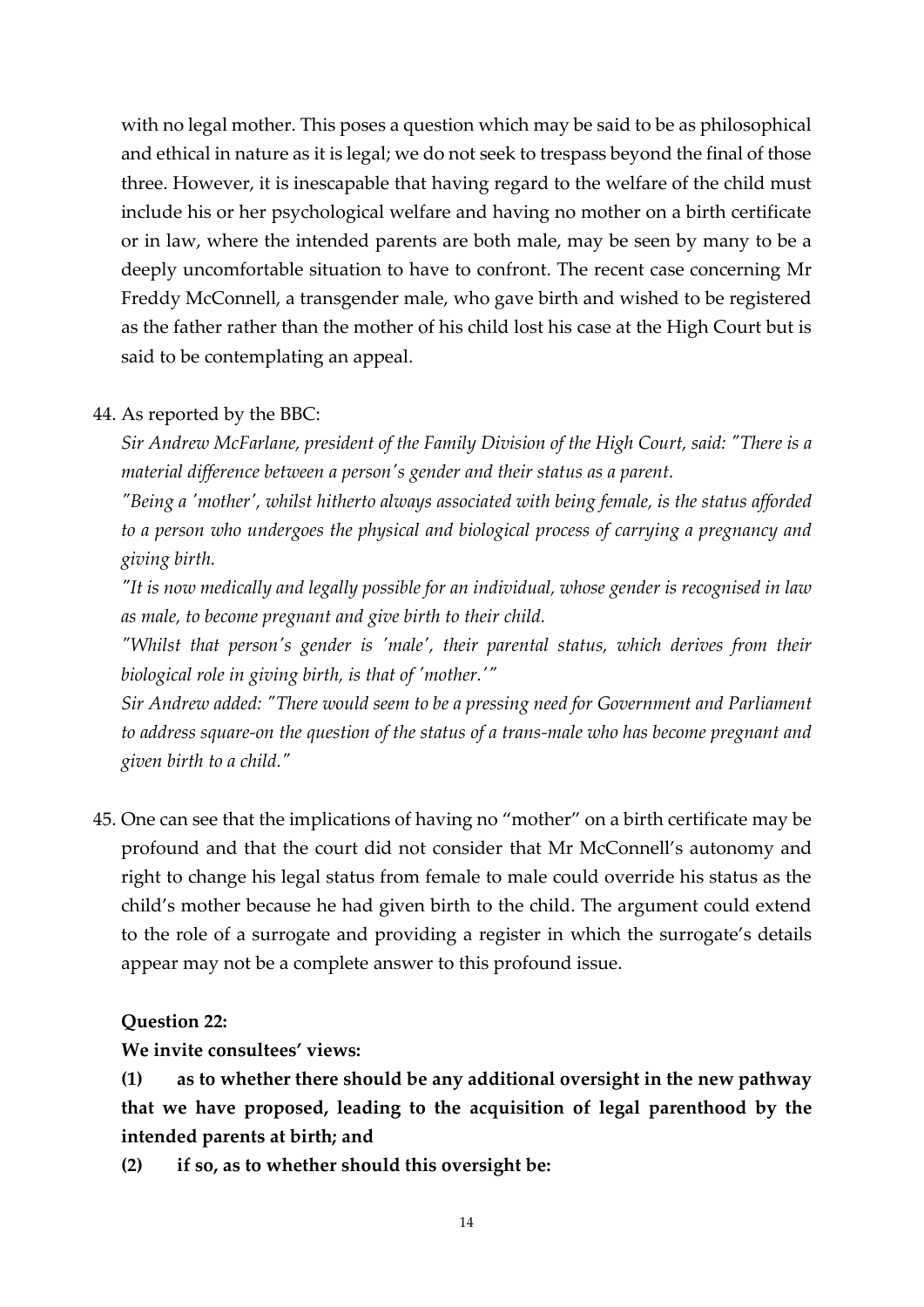- **(a) administrative, or**
- **(b) judicial.**
- 46. The new pathway is proposed to and indeed should have robust systems and protections in place to ensure that the intended parents and surrogates have all the necessary information in order to make informed decisions which are legally binding prior to the birth of the child. The pathway will need to be regulated and we agree that HFEA is well placed to do this. We consider that there should be no need for judicial oversight of the pathway process and that this would be inimical to what the new pathway seeks to achieve. Other than regulatory oversight we do not think there is any need for further administrative oversight. A dispute around legal parenthood would ultimately be resolved by the courts where it arose and was not otherwise resolved consensually.

#### **Question 23:**

**In respect of England and Wales, we invite consultees' views as to:**

**(1) whether the welfare checklist, contained in section 1(3) of the Children Act 1989, should be amended to provide for the court to have regard to additional specific factors in the situation where it is considering the arrangements for a child in the context of a dispute about a surrogacy arrangement; and**

**(2) if so, as to what those additional factors should be.**

- 47. When considering the welfare checklist in section 1(3) of the Children Act 1989, we take the view that the court should have regard to further specific factors when considering arrangements for a child in a dispute about a surrogacy arrangement. Thus, it is agreed that the welfare checklist should be amended to include these factors.
- 48. It is of note, that the welfare checklist is used to determine a number of different matters in relation to a child – not just who the child is to live with, but also who the child spends time with, specific issues regarding whether the child has a change of name, is permitted to relocate with a parent either internationally or internally - to name only a few examples. Precedents such as *Re N (A child)* [2007] EWCA Civ 1053 and *Re Z (surrogacy agreements) (Child arrangement orders)* [2016] EWFC 34 have demonstrated that where there is a dispute arising from a surrogacy agreement, the court has considered matters such as the intention of the parties, the genetic make-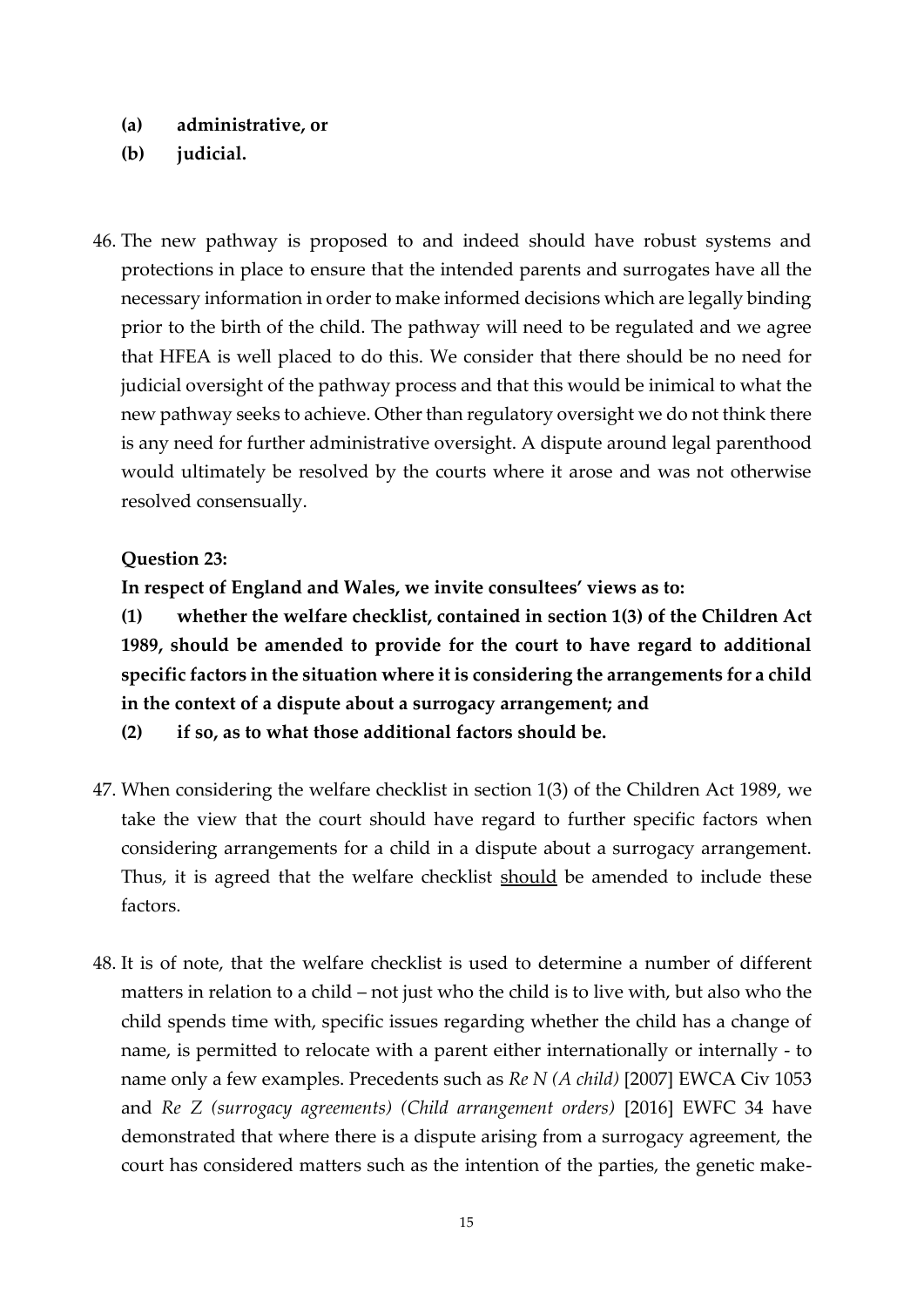up of the child and the contents of any agreements, when considering not just with whom the child should live, but also whether there should then be contact with the other party and if so, how much.

- 49. It would therefore appear to us upon consideration of those precedents, that those 3 factors in particular have been at the forefront of judge's minds when giving those judgments. However, these factors were considered, largely because they were issues which formed part of the key facts before the Judge, and not because the matters are within any affirmed checklist.
- 50. It is therefore suggested that the welfare checklist be amended to include the following factors:

i.Any surrogacy agreement and the contents therein

ii.The intention of the parties (if not contained within a surrogacy agreement as proposed under the new pathway)

iii.Genetic make-up of the child.

These factors are likely to have the most weight in many decisions before the court regarding surrogacy arrangements. Further, although the courts thus far have exercised their discretion and so considered those aforementioned matters when they have arisen, codifying them in an amended welfare checklist, will ensure uniformity of thought and application of law by all judges across all future proceedings. It will also provide clarity for those practitioners and parties within proceedings as to what the court will and will not consider as part of their decision making.

### **Question 24:**

**In respect of England and Wales, we invite consultees' views:**

**(1) as to whether the checklist, contained in section 1(4) of the ACA 2002 (as applied and modified by regulation 2 and paragraph 1 of Schedule 1 of the 2018 Regulations) should be further amended to provide for the court to have regard to additional specific factors in the situation where it is considering whether to make a parental order; and**

**(2) what those additional factors should be**

51. Agreed, for the reasons outlined in paragraph 8.118. To date, the court has had no difficulty granting parental orders where one has been applied for. Therefore the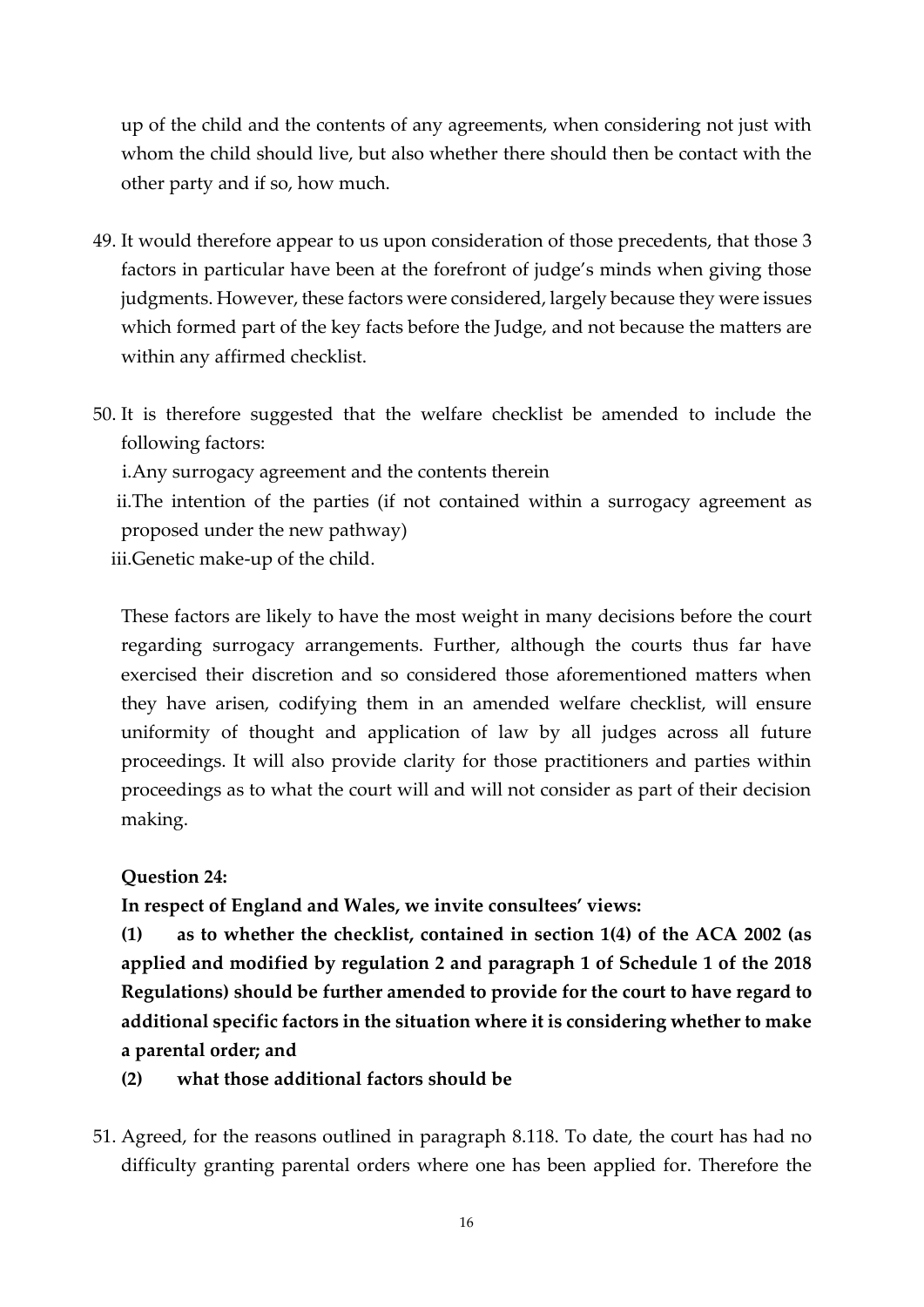inclusion of further factors in an effort to assist decision making which already appears to occur without difficulty, would be superfluous.

### **Question 25:**

**We invite consultees' view as to whether section 10 of the Children Act 1989 should be amended to add the intended parents to the category of those who can apply for a section 8 order without leave.**

- 52. Agreed.
- 53. Those persons detailed in section 10 of the Children Act 1989 who are entitled to make an application without leave, can be summarised and defined as, 'those who have care of or legal connection to the child'. These persons therefore range from special guardians (who would have parental responsibility), to those who the child is living with or has lived with for a significant period of time, or a party to a marriage or civil partnership where the child is a child of that family.
- 54. It is clear that an Intended Parent does fall into the category of a person with care of, or connection to the child (it is indeed akin to a party to a marriage or civil partnership), therefore they should be added to the list of those entitled to apply for a parental order without leave.

## **Question 26:**

**We provisionally propose that, where a child is born as a result of a surrogacy arrangement outside the new pathway, the intended parents should acquire parental responsibility automatically where:**

- **(1) the child is living with them or being cared for by them; and**
- **(2) they intend to apply for a parental order.**

- 55. Agreed, for three reasons.
- 56. Firstly, the current law confers parental responsibility upon any person, or state body who has the care of a child and who will therefore have to make decisions on behalf of the child. For example, if a family member becomes the Guardian of a child, parental responsibility is automatically conferred upon the Guardian in respect of the child. In care proceedings, if an Interim Care order is made in favour of a Local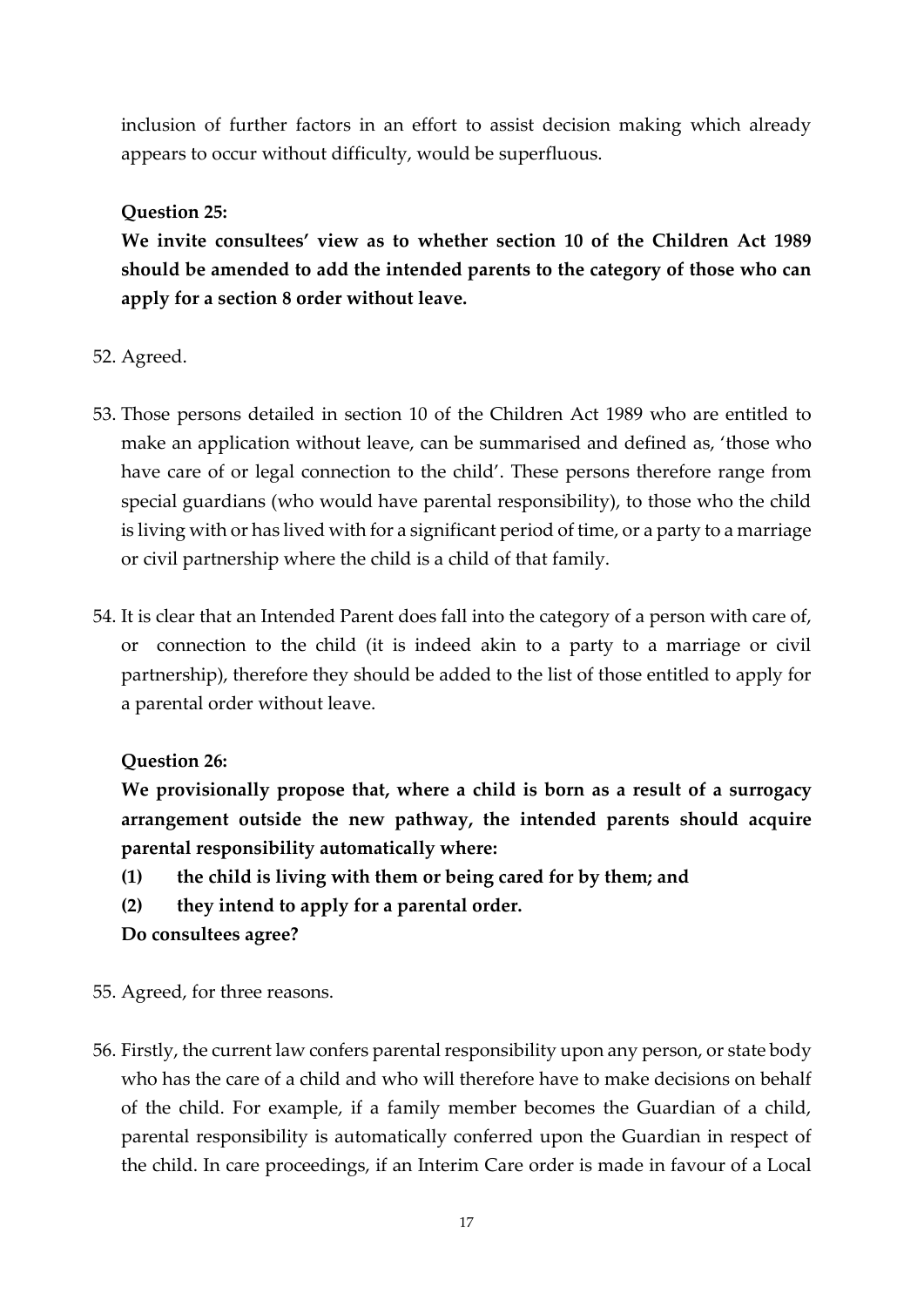Authority, the Authority will then share parental responsibility with the child's parents, as the child is now placed in the care of the Local Authority. It therefore follows that if the child is in the care of the Intended Parents, then they should have the legal capacity and authority to make decisions regarding that child in order to care for the child completely.

- 57. Secondly, if there is an intention to apply for a parental order then this demonstrates the parties' intention to be considered the legal parents of the child. Therefore granting parental responsibility at this interim stage further gives way to that.
- 58. Thirdly, at paragraph 8.97 of the consultation paper, it is noted that surrogates do not want to be considered the legal parent of a child that they never considered to be theirs, or make decisions in respect of that child. If the surrogate has consented to the child living with Intended Parents whilst a parental order is awaited, this is further demonstration of that sentiment expressed by the surrogates. Therefore it follows that the law should pave the way to the parties' intentions and grant the Intended Parents parental responsibility in these circumstances – irrespective of whether the arrangement is within the new pathway.

## **Question 27:**

**We provisionally propose that, where a child is born as a result of a surrogacy arrangement in the new pathway:**

**(1) the intended parents should acquire parental responsibility on the birth of the child; and**

**(2) if the surrogate exercises her right to object, the intended parents should continue to have parental responsibility for the child where the child is living with, or being cared for by, them, and they intend to apply for a parental order. Do consultees agree?**

- 59. Agreed, for the first two reasons outlined in response to question 26*.*
- 60. It is assumed however, that the converse would therefore be true. Thus, if the surrogate raises her right to object and the child is not living with the Intended Parents, there should be no parental responsibility held by the Intended Parents – even in circumstances where they intend to apply for a parental order

### **Question 28:**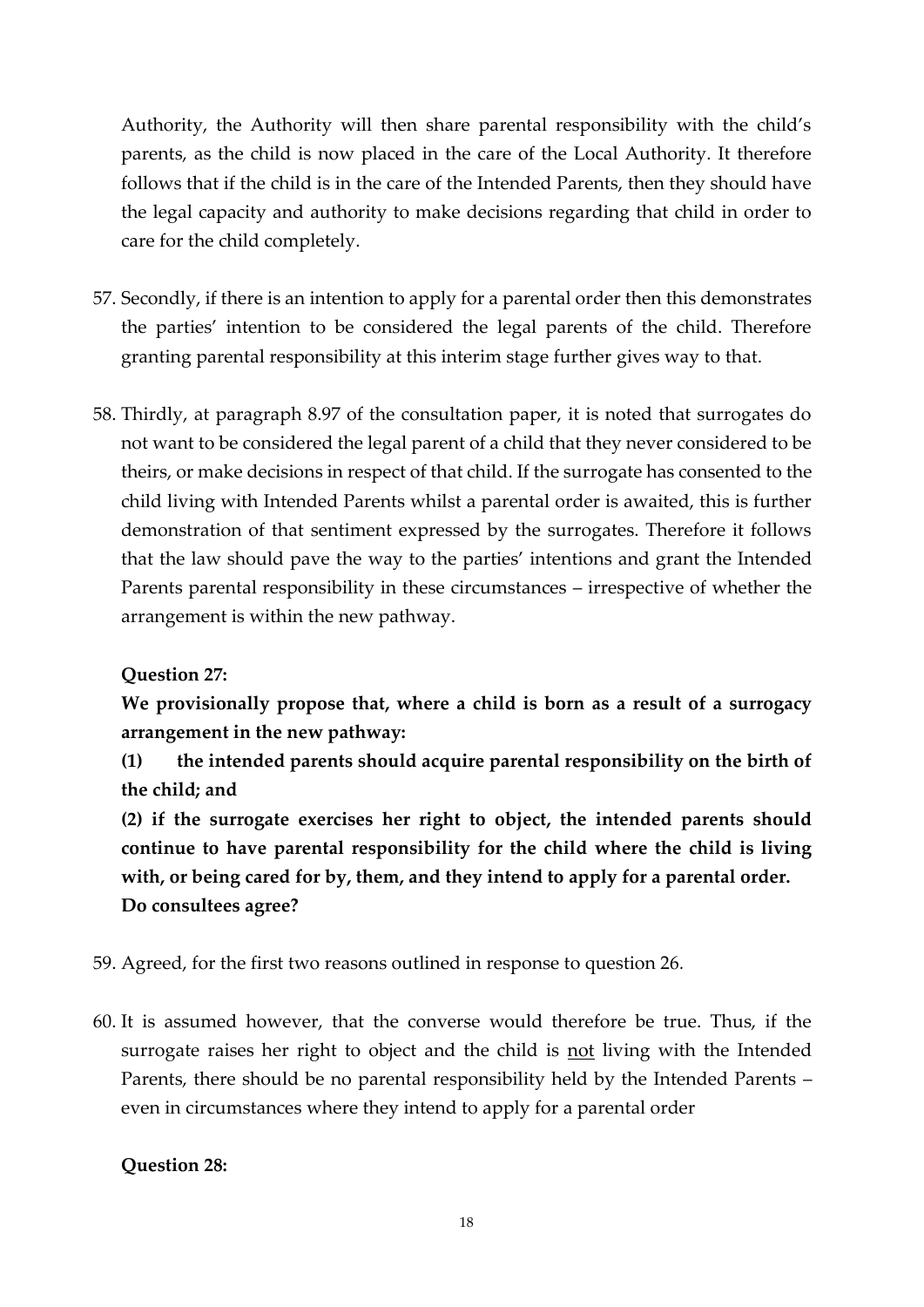**We provisionally propose that, for surrogacy arrangements within the new pathway, the surrogate should retain parental responsibility for the child born as a result of the arrangement until the expiry of the period during which she can exercise her right to object, assuming that she does not exercise her right to object.**

### **Do consultees agree?**

- 61. This is not agreed. The surrogate should only have parental responsibility if the surrogate has exercised her right to object.
- 62. In reference to the first paragraph in response to question 26 above, parental responsibility is ordinarily conferred upon a person who has care of the child or is the legal parent of the child. Therefore if:
	- i. the surrogacy arrangement has followed the new pathway, thus,
	- ii. the Intended Parents have obtained legal parentage upon birth of the child, and
	- iii. the child is living with the Intended Parents,

then it is the Intended Parents alone, who should have parental responsibility for the child – particularly in circumstances where the surrogate has not raised an objection or desire/intention to object. In this scenario, without an objection raised by the surrogate, she will have neither physical care of the child nor legal parentage, thus parental responsibility is not required. Moreover, this outcome would accord with the responses given by surrogates that they do not want to be responsible for a child they have never considered to be theirs.

If, on the other hand,

- i. the surrogacy arrangement follows the new pathway, however,
- ii. the surrogate does exercise her right to object,

then parental responsibility should then be conferred upon the surrogate, as she would now be the legal parent under the current proposals under the new pathway.

### **Question 29:**

**For all surrogacy arrangements, we invite consultees' views as to:**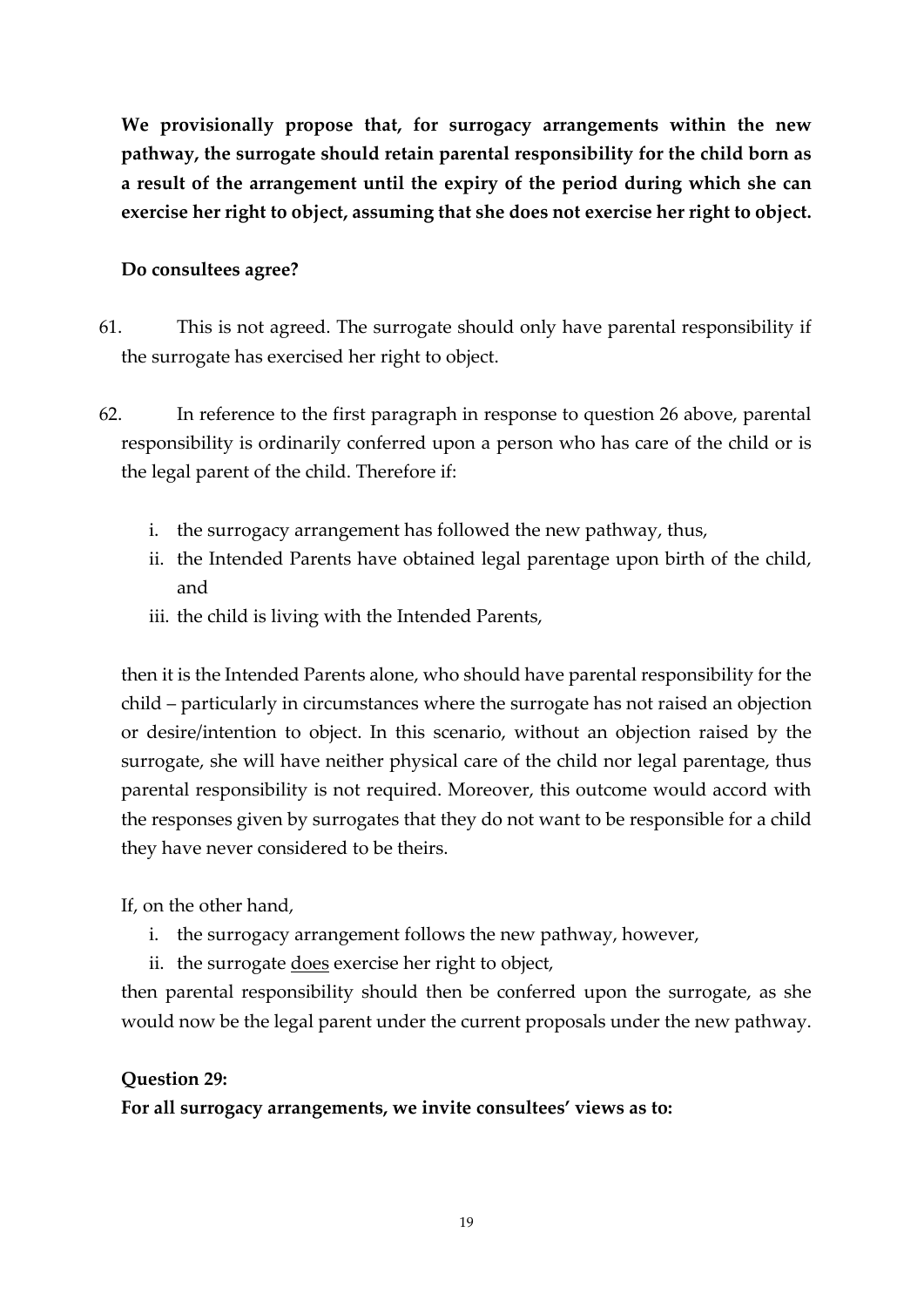**(1) whether there is a need for any restriction to be placed on the exercise of parental responsibility by either the surrogate (or other legal parent), or the intended parents, during the period in which parental responsibility is shared; and (2) whether it should operate to restrict the exercise of parental responsibility by the party not caring for the child or with whom the child is not living**

- 63. Agreed, for the first reason outlined in response to question 26. Parental responsibility, if shared by the surrogate and Intended Parents, should only be exercised by the person(s) with whom the child is living/ party caring for the child.
- 64. Going further, if the outcomes of questions 27 and 28 above are considered, then the only circumstance in which parental responsibility would be shared, would be in the situation where the surrogate has raised her right to object but the child is living with the Intended Parents and they intend to apply for a parental order. It would therefore follow that it would be for the Intended Parents alone to exercise the shared parental responsibility as they would have care of the child.

### **Question 30:**

**We provisionally propose that traditional surrogacy arrangements should fall within the scope of the new pathway. Do consultees agree?**

- 65. Agreed, for 2 key reasons.
- 66. Firstly, there is currently no distinction made in the law or by a court between traditional surrogacy and gestational surrogacy when Intended Parents obtain Parental Orders. It would therefore serve no purpose to create a distinction in law now, particularly as the matters of principal concern - namely intention and consent regarding legal parentage, remain the same.
- 67. Secondly, the new pathway provides a further benefit to both surrogates and Intended Parents, as all parties engage in a transparent regulatory process which will serve to bring clarity and certainty to surrogacy agreements. It would therefore stand to reason that all types of surrogacy arrangements should benefit from this regulatory process as far as is practicable. Therefore traditional surrogacy arrangements should indeed fall within the scope of the new pathway.

### **Question 39:**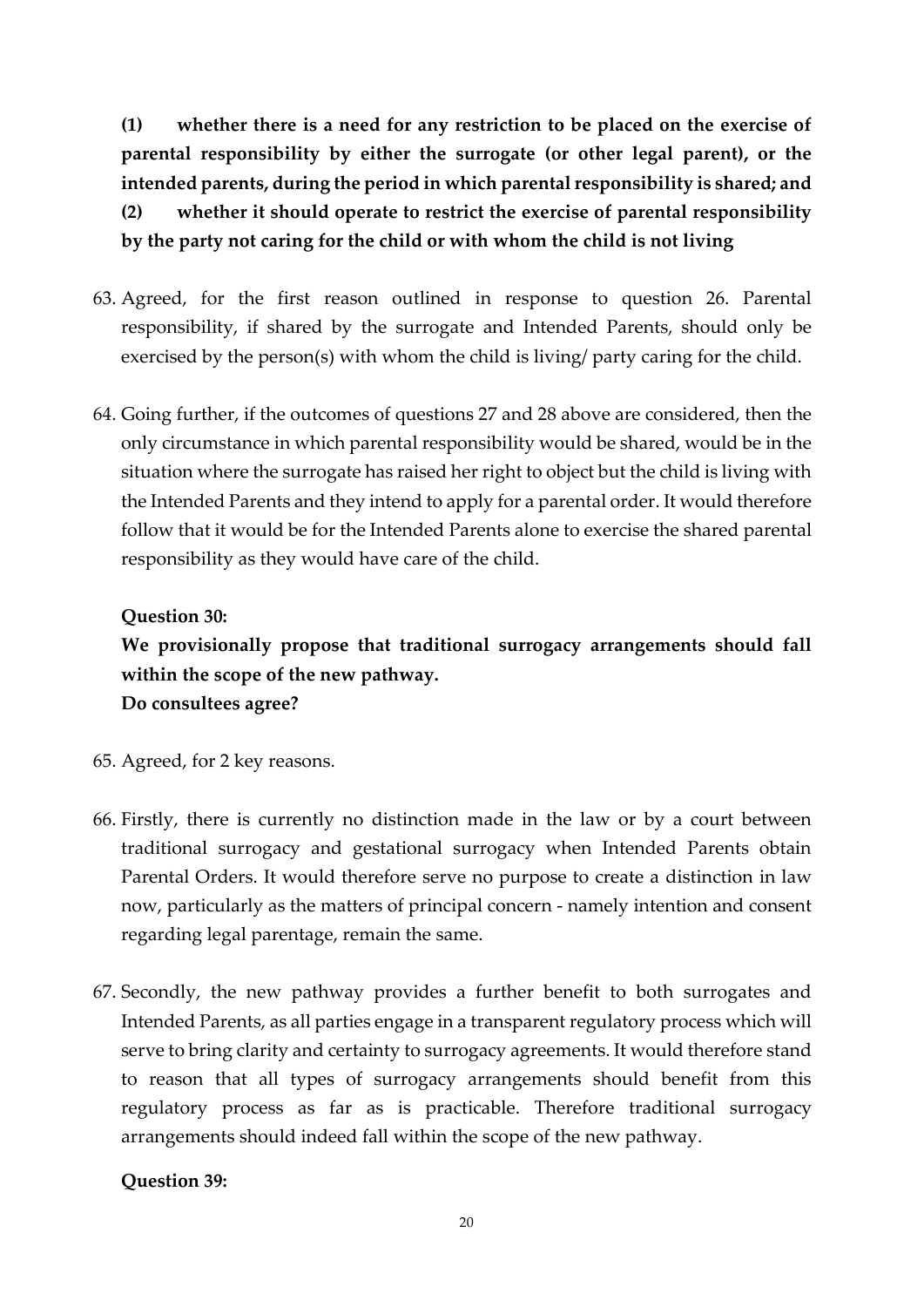**We provisionally propose that the remit of the Human Fertilisation and Embryology Authority be expanded to include the regulation of regulated surrogacy organisations, and oversight of compliance with the proposed legal requirements for the new pathway to legal parenthood. Do consultees agree?** 

**If consultees agree, we invite their views as to how the Authority's Code of Practice should apply to regulated surrogacy organisations, including which additional or new areas of regulation should be applied.**

68. We agree that the HFEA should be tasked with regulating regulated surrogacy organisations and have oversight of compliance with the proposed legal requirements for the new pathway to legal parenthood. Putting resourcing matters to one side, it is well placed to be able to regulate in this complex sphere. We agree that it is the only realistic candidate.

### **Question 47:**

**We provisionally propose that a national register of surrogacy arrangements should be created to record the identity of the intended parents, the surrogate and the gamete donors.**

**Do consultees agree?**

**We provisionally propose that:**

**(1) the register should be maintained by the Authority;**

**(2) the register should record information for all surrogacy arrangements, whether in or outside the new pathway, provided that the information about who has contributed gametes for the conception of the child has been medically verified, and that the information should include:**

**identifying information about all the parties to the surrogacy arrangement, and (b) non-identifying information about those who have contributed gametes to the conception of the child; and**

**(3) to facilitate the record of this information, the application form/petition for a parental order should record full information about a child's genetic heritage where available and established by DNA or medical evidence, recording the use of an anonymous gamete donor if that applies.**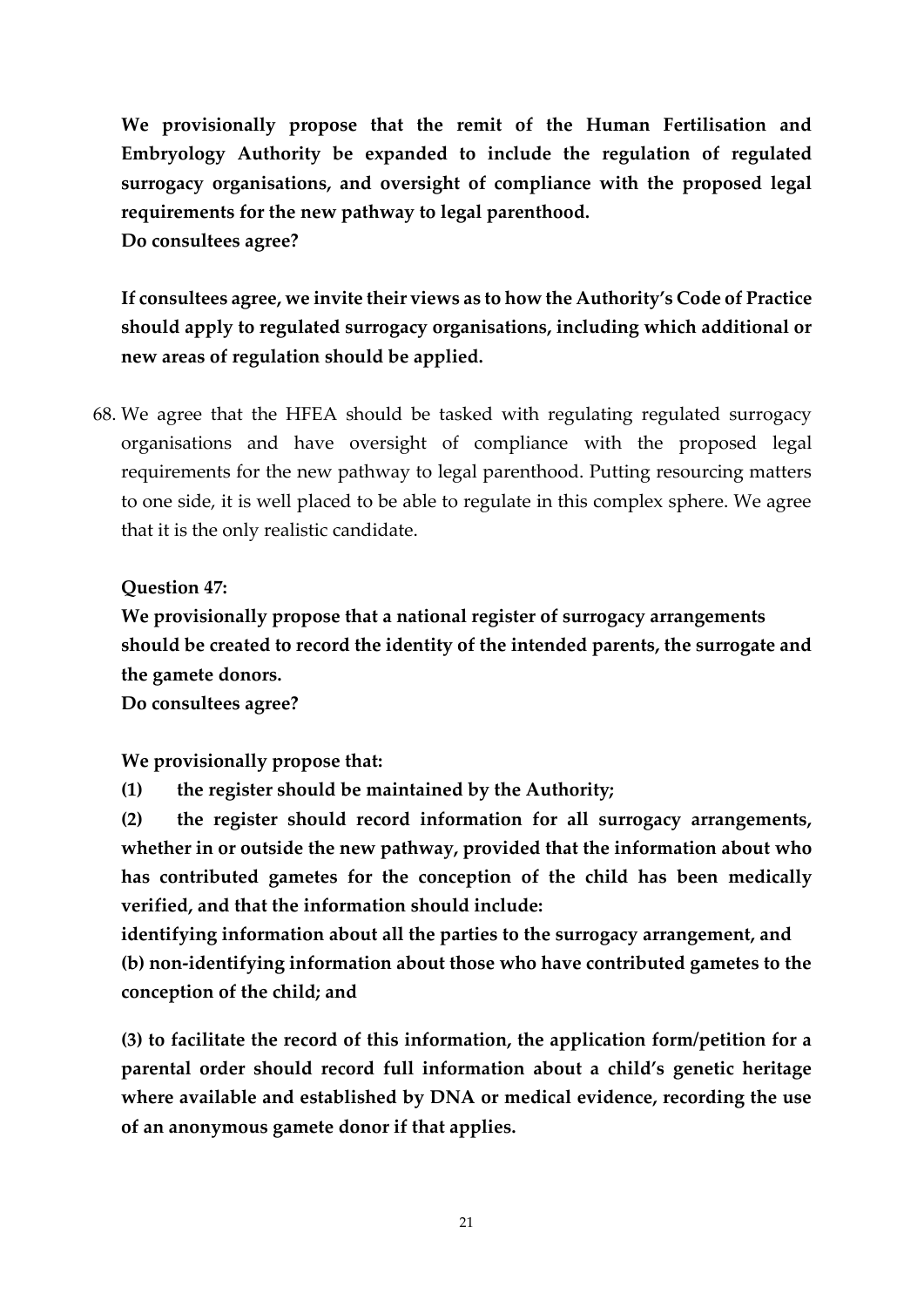69. We agree with the proposal and note the many reasons why a child born within a surrogacy arrangement may wish to know about their genetic identity including for reasons for health. We agree that the register should be for all surrogacy arrangements and not just those on the new pathway.

### **Question 54**

**We provisionally propose that the six month time limits in sections 54 and 54A of the HFEA 2008 for making a parental order application should be abolished. Do consultees agree?**

- 70. Agreed. As detailed, such a time limit will add an unnecessary layer of complexity to the law.
- 71. However, it will be important to ensure that awareness is raised about the need for Intended Parents to regularise their legal parenthood. A time limit will not encourage Intended Parents to take this step if relevant awareness is not already in place that such a step is necessary.

### **Question 55:**

**We provisionally propose that:**

**(1) the current circumstances in which the consent of the surrogate (and any other legal parent) is not required, namely where a person cannot be found or is incapable of giving agreement, should continue to be available;**

**(2) the court should have the power to dispense with the consent of the surrogate, and any other legal parent of the child, in the following circumstances: (a) where the child is living with the intended parents, with the consent of the surrogate and any other legal parent, or**

**(b) following a determination by the court that the child should live with the intended parents; and**

**(3) the court's power to dispense with consent should be subject to the paramount consideration of the child's welfare throughout his or her life guided by the factors set out in section 1 of the Adoption and Children Act 2002 and, in Scotland, in line with the section 14(3) of the Adoption and Children (Scotland) Act 2007.**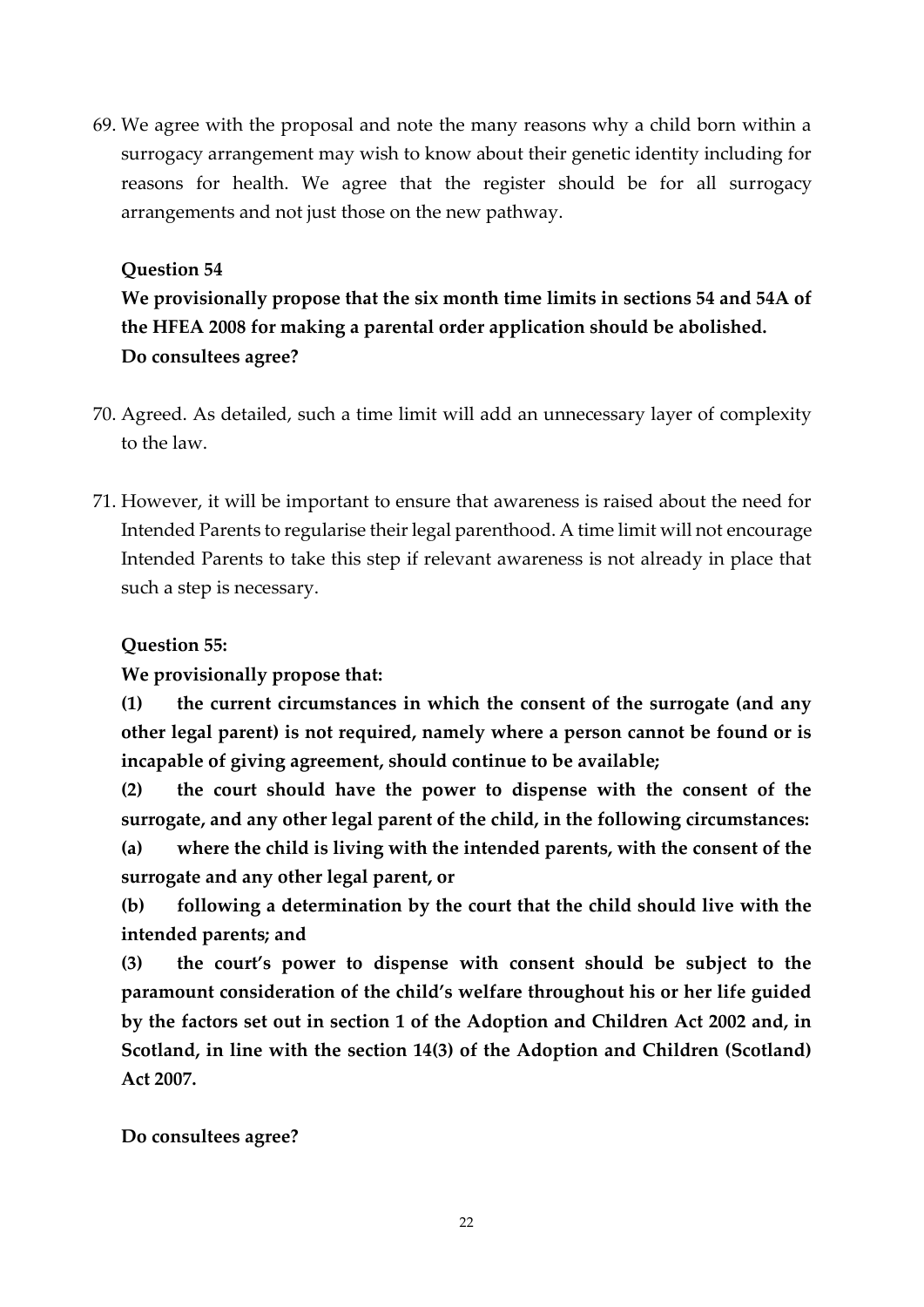### 72. Agreed.

73. In addition, the proposal at paragraph 11.55 of the Consultation paper is of particular importance here and should be made clear in any future drafting. Namely, that when the court is considering dispensing with consent, there should be no preference given to a genetic or gestational link between the Surrogate and the child, in the same way there has been no preference shown or additional weight granted to the Intended Parents thus far when there has been a genetic link between an intended parent and a child.

## **Question 56:**

**We provisionally propose that, both for a parental order and in the new pathway, the intended parents or one of the intended parents must be domiciled or habitually resident in the UK, Channel Islands or Isle of Man.**

### **Do consultees agree?**

**We invite consultees' views as to whether there should be any additional conditions imposed on the test of habitual residence, for example, a qualifying period of habitual residence required to satisfy the test.**

- 74. It is agreed that the Intended Parents or one of the Intended Parents must be domiciled or habitually resident in the UK, Channel Islands or Isle of Man. It is not agreed however, that there be any additional qualification imposed on the test of habitual residence.
- 75. The test for habitual residence is now clearly established in family jurisprudence and it is that test which should prevail in these circumstances. The considerations within that same test, narrows down the ease with which intended parents can "forum shop" or establish surrogacy tourism in the UK. For example, one consideration of the test, (certainly in respect to the habitual residence of a child) makes clear that the more established a person is in their former state, the longer it will take, and the more that will have to be done in the UK as the new state, to transfer their habitual residence. (See Mr Justice Baker in *EE and ME (Children) (Habitual Residence)* [2016] EWHC 3363 (Fam)). That one consideration in itself (amongst the others stated in leading precedents), decreases the ease of establishing surrogacy tourism.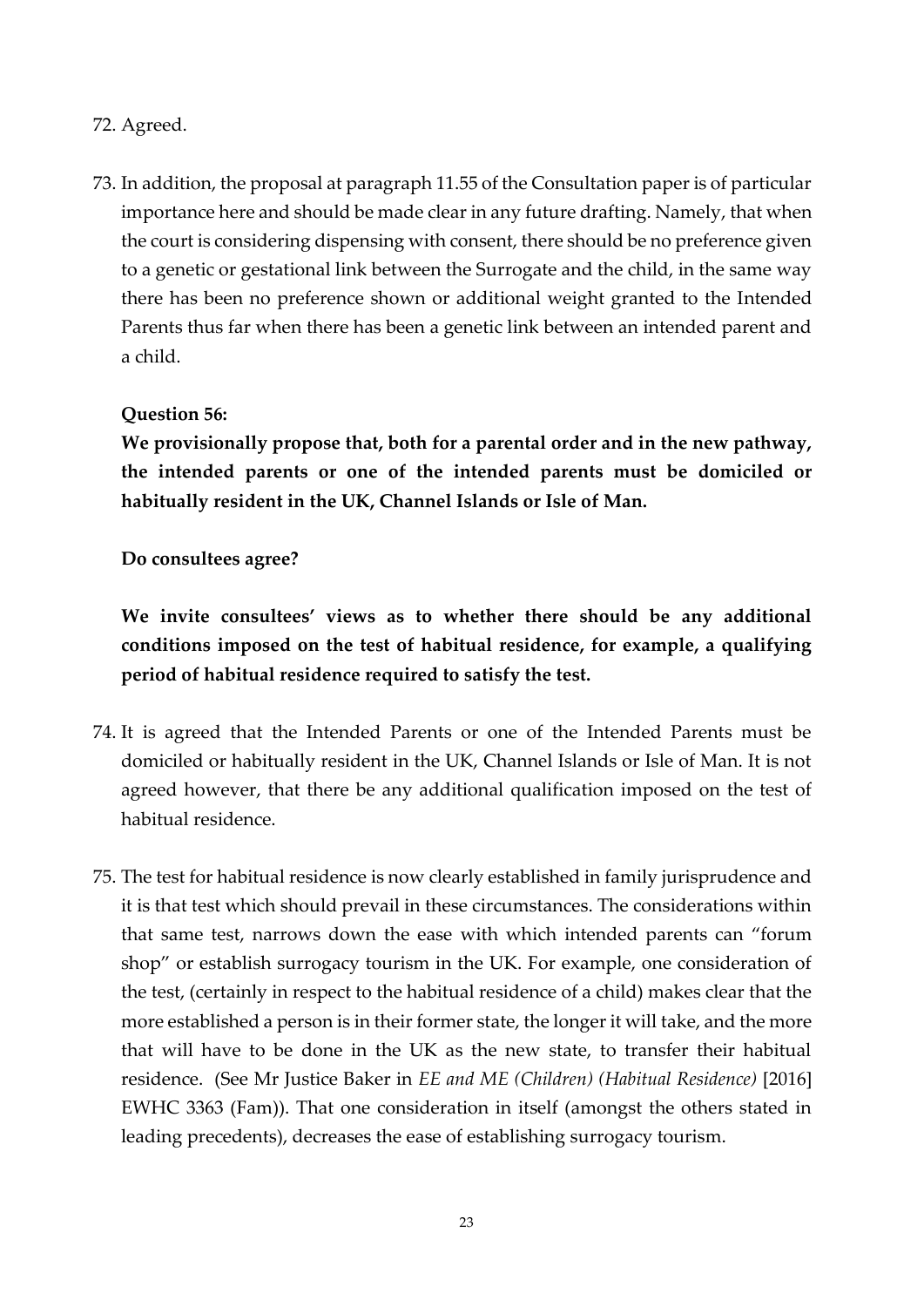76. Thus, given the thorough nature of the law of habitual residence at present, there is arguably little benefit in adding a further qualifying period of habitual residence.

### **Question 57**

**We invite consultees' views on whether:**

**(1) the qualifying categories of relationship in section 54(2) of the HFEA 2008 should be reformed and, if so, how; or**

**(2) the requirement should be removed, subject to two persons who are within the prohibited degrees of relationship being prevented from applying.**

- 77. The right to procreate for those who can or choose to do so is not one that is subject to being married or in a civil partnership or living as partners in an enduring family relationship and are not within prohibited degrees of relationship in relation to each other. The right to family life is one which is a fundamental human right.
- 78. Conversely, those who seek to adopt may find themselves subjected to a whole catalogue of queries, examinations, inspections and standards which would not apply to someone wishing to become pregnant or impregnate another with a view to having a child.
- 79. So, where does surrogacy sit within this spectrum? It is certainly arguable that the law places too many conditions on those who seek a parental order; an order simply recognising them as the legal parents of a child with all the legal responsibilities that come with the territory.
- 80. The law at present creates an anomaly as between sole applicants and joint applicants. The legal requirements upon joint applicants to show that they fall within the qualifying categories of relationship in section 54(2) HFEA 2008 appear to be more onerous, which, of itself, creates a discriminatory regime. If having a child is not the preserve of the married or coupled then what place does section 54(2) have now? There is no requirement for a woman or man seeking to have a child through 'ordinary' biological means or a man or woman seeking a parental order by themselves to prove any relationship, let alone a permanent or sexual relationship, with another person in order to do so.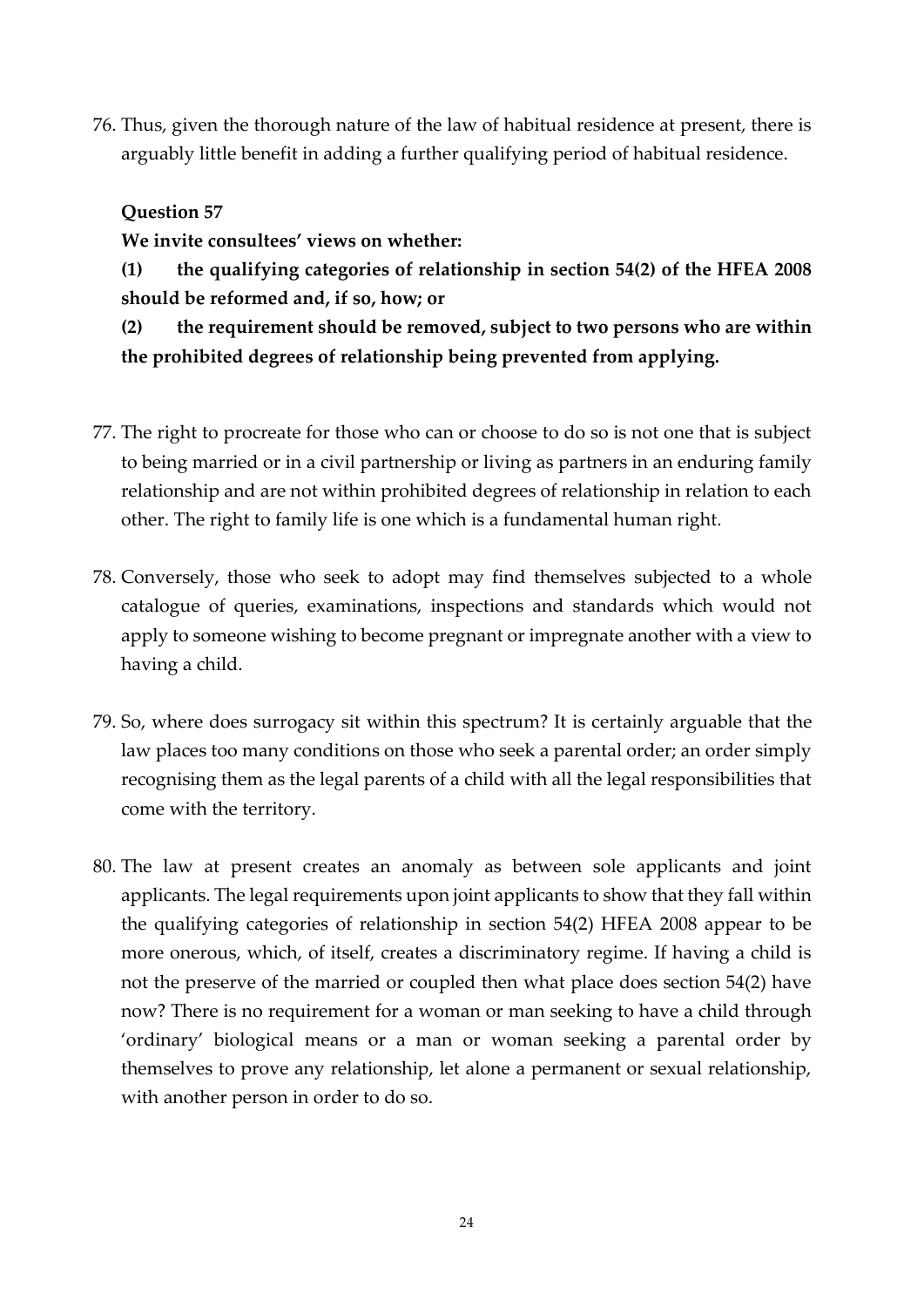81. We consider that the time has come to remove the qualifying categories of relationship save that the barrier to those within the prohibited degrees of relationship applying should remain in place. While this prohibition is directed at unlawful incest and its consequences on the health of a child, it also underpins a societal structure which remains largely intact i.e. that one does not have children with someone who is within the prohibited degrees of relationship. While two siblings seeking a parental order in respect of a child who does not have a genetic connection with one or both can be distinguished in terms of the consequences of incest, the societal bedrock of family life has not changed to the extent that one could reasonably describe the law as being out of kilter in this regard.

### **Question 68:**

**We provisionally propose that, for the new pathway, there should be a requirement that the surrogate and the intended parents should take independent legal advice on the effect of the law and of entering into the agreement before the agreement is signed. Do consultees agree?**

- 82. This is strongly agreed. It is essential that both parties enter into the agreement in complete understanding of the legal implications which flow from making a surrogacy arrangement and stating an intention regarding legal parentage. Further, the surrogate must also understand her right to object and the means by which she is to do so, and the Intended Parents must be made aware of the passage the new pathway will take (if applicable), the Surrogate's right to object, and the options then available to the Intended Parents in the wake of an objection.
- 83. Finally, if both parties have obtained separate and independent legal advice prior to entering into a surrogacy agreement, then should the matter traverse into the court arena, a Judge can be confident when considering the surrogacy agreement that it was entered into with full knowledge and understanding of the legal implications therein, due to the provision of independent legal advice.

#### **Question 79:**

**We invite consultees' views as to whether intended parents should be able to pay compensation to the surrogate for the following:** 

**(1) pain and inconvenience arising from the pregnancy and childbirth;**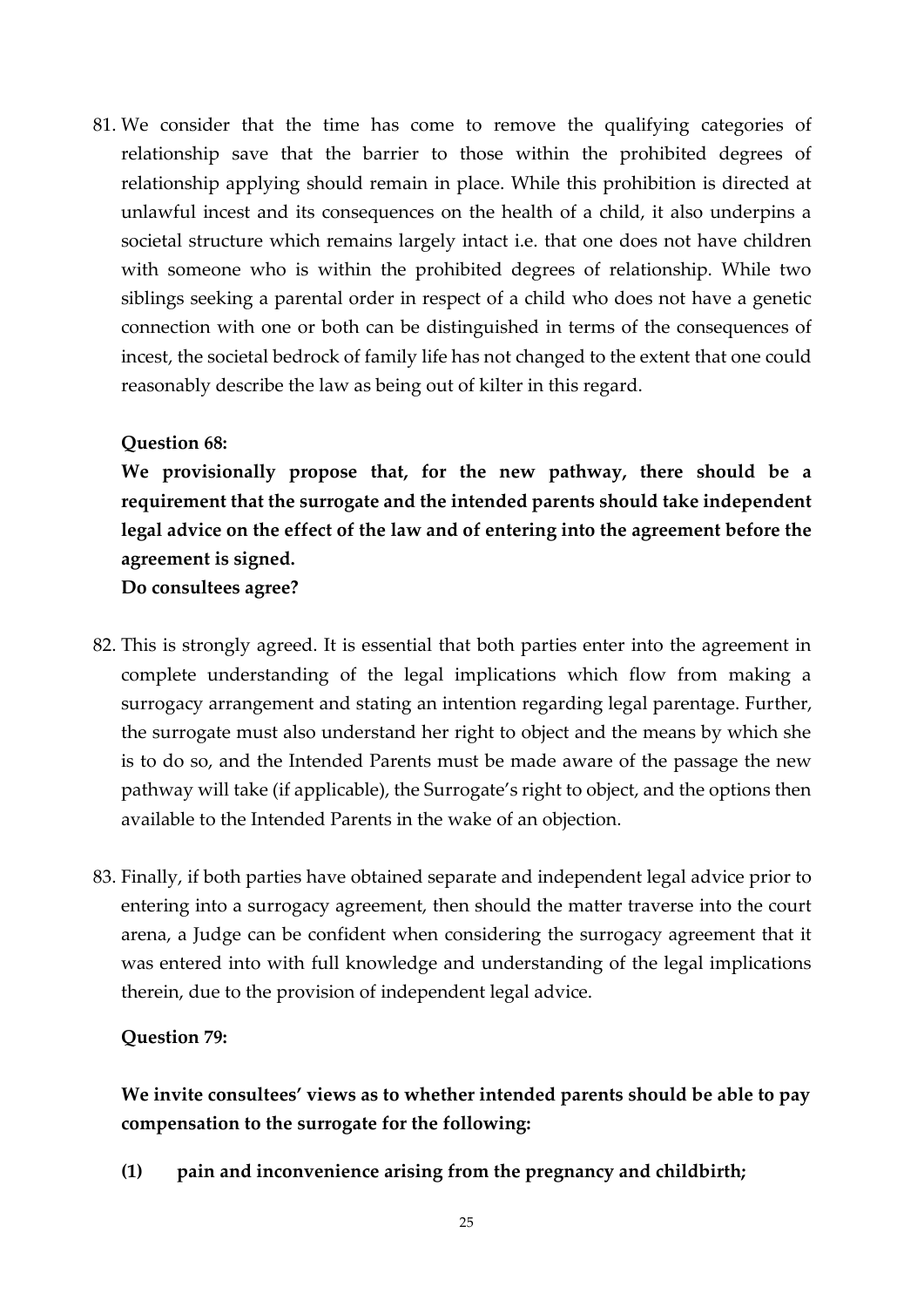**(2) medical treatments relating to the surrogacy, including payments for each insemination or embryo transfer; and/or** 

**(3) specified complications, including hyperemesis gravidarum, preeclampsia, an ectopic pregnancy, miscarriage, termination, caesarean birth, excessive haemorrhaging, perineal tearing, removal of fallopian tubes or ovaries or a hysterectomy.** 

**We invite consultees' views as to whether there are any other matters in respect of which intended parents should be able to pay the surrogate compensation.** 

**We invite consultees' views as to whether the level of compensation payable should be:** 

**(4) a fixed fee set by the regulator (operating as a cap on the maximum payable), or** 

- **(5) left to the parties to negotiate.**
- 84. The surrogate goes through pregnancy and all its associated pain and inconvenience, and childbirth, and may suffer complications to her health which give could also rise to financial losses. Plainly, medical treatments may be involved along the way. Pregnancy and childbirth do not always chart the same course or go to plan.
- 85. We see no reason why intended parents should not be able to pay a surrogate compensation for:

i.Pain and inconvenience arising from pregnancy and childbirth;

ii.Medical treatments relating to the surrogacy and / or

iii.For any and not just a specified medical complication arising from the pregnancy or childbirth.

- 86. The law has sought to guard against exploitative practices, but also to respect the autonomy of the parties to a surrogacy arrangement and to allow for genuine compensation for the matters referred to above, by and large.
- 87. We consider that it should be open to intended parents to pay a surrogate for any expenses or losses reasonably incurred or sustained wholly or substantially by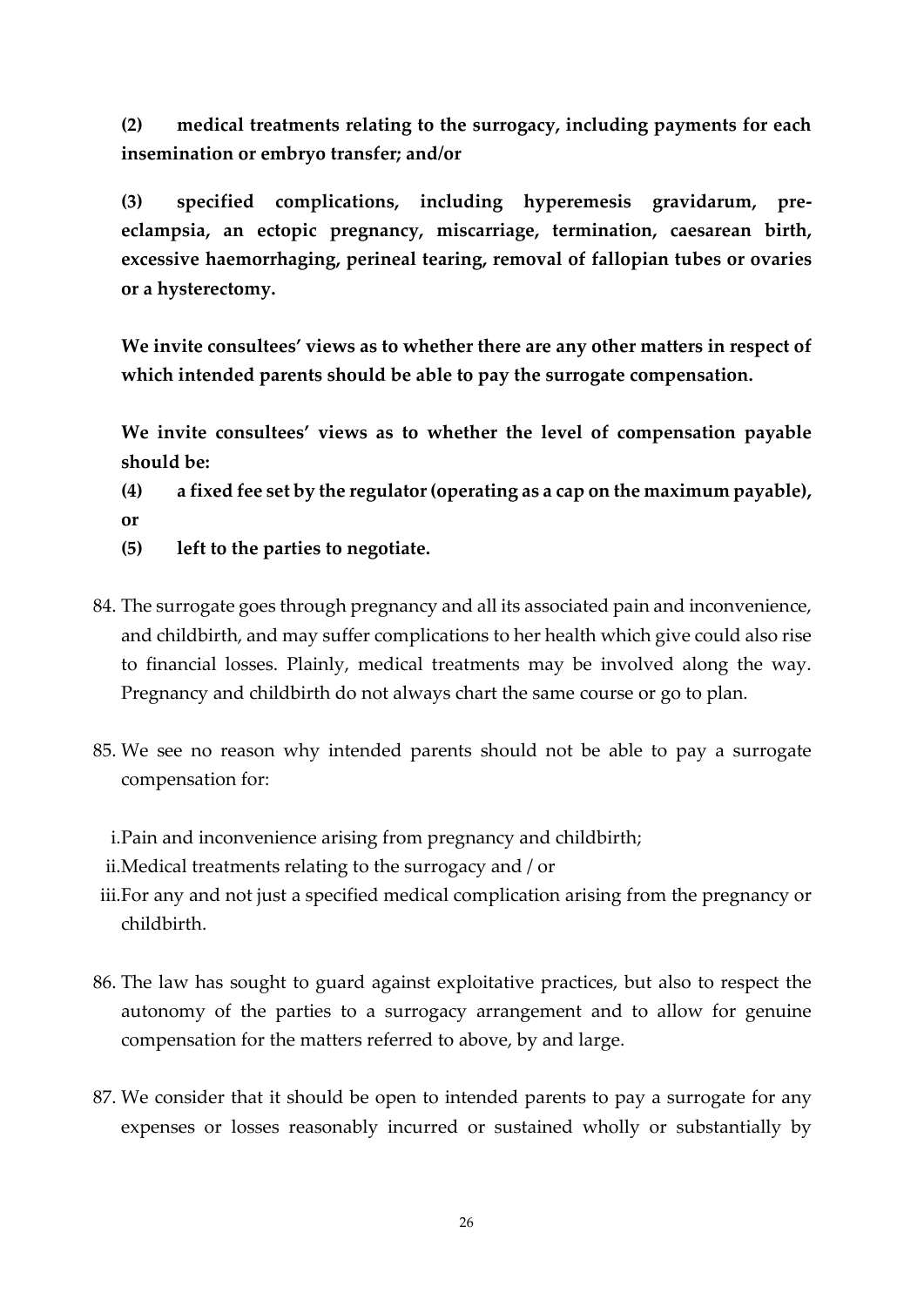reason of the pregnancy or childbirth or post-partum period subject to a cap set by the regulator.

88. The cap should be sufficient to deter parties from exploitative practices but should account for the different earning potential of individual i.e. there is no reason why a high earner who becomes a surrogate should be disproportionately impacted by a cap which assumes she is a low or average earner.

### **Question 86:**

# **We invite consultees to express any further views they have about the payments that intended parents should be able to agree to pay to the surrogate.**

89. It should be open to intended parents to compensate a surrogate for career interruption, disruption to career progression and loss of earnings or bonus or other remuneration by reason of the pregnancy, childbirth or the post-partum recovery. It is a matter for the parties as to how they agree this and how sensibly they structure any contract in this regard, but the law should as a matter of principle allow such payments as they do not offend public policy.

#### **Question 101:**

**We invite consultees' views as to whether the current application of the law on statutory paternity leave, and statutory paternity pay, to the situation of the surrogate's spouse, civil partner or partner requires reform.**

- 90. If, as a matter of policy, it is thought right that the spouse or partner of a surrogate should be entitled to statutory paternity leave then the law will need to be reformed in this respect as he or she is not entitled to it as matters stand. However, this would likely give rise to the situation of two or more individuals taking statutory paternity leave in respect of the birth of the same child i.e. one to support the intended other parent and one to support the surrogate. This may be seen to be undesirable in circumstances in which it should be open to the intended parents to pay the surrogate a sum to compensate her for the cost of obtaining any post-partum support she requires (which could be within a wide spectrum depending on her delivery, health, whether there is to be any period of breastfeeding and any complications).
- 91. It should be noted that the purpose of statutory paternity leave is not purely to support the mother who has just given birth; it is to bond with the child and therefore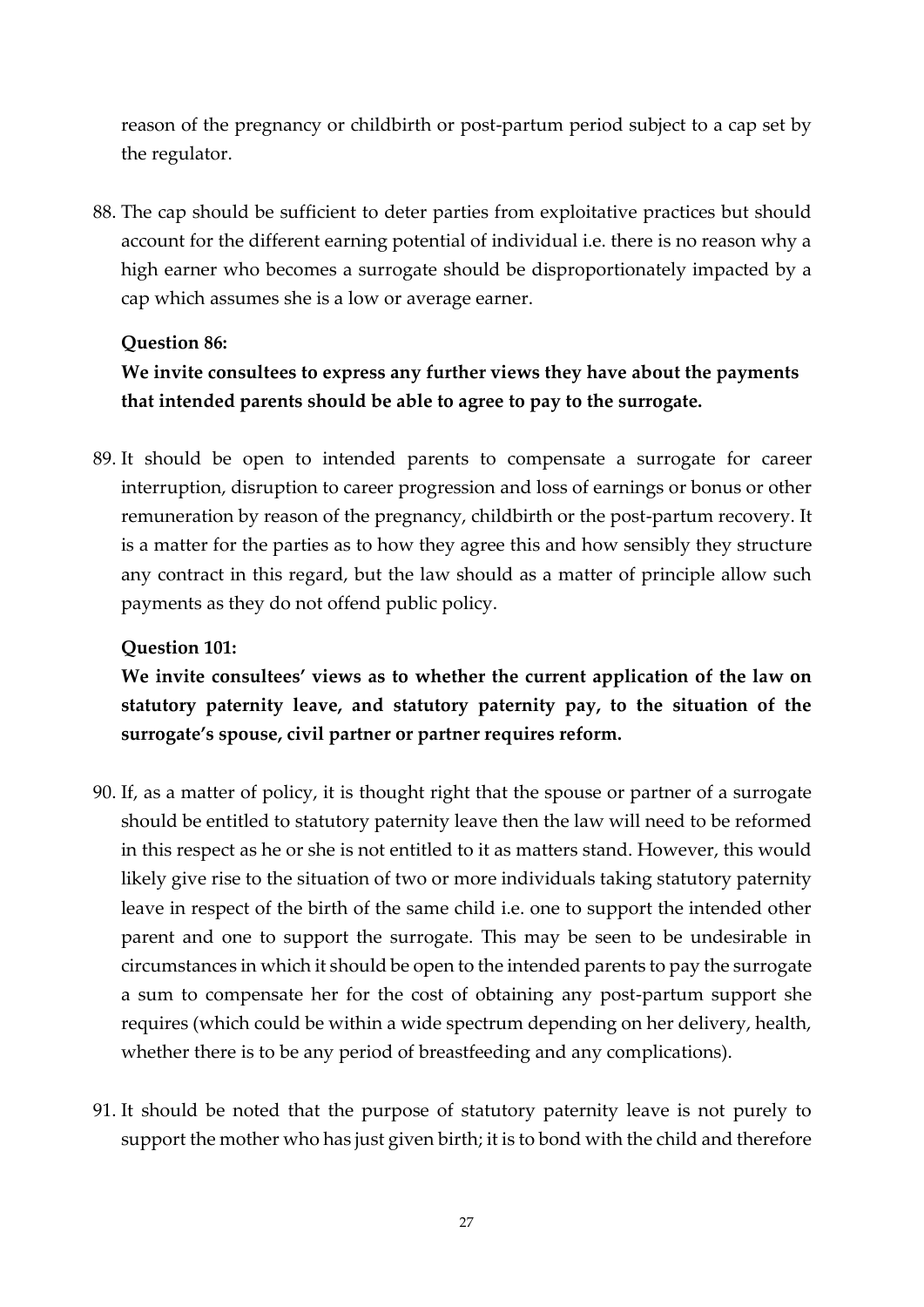it is arguable that it is not really appropriate for this to be a form of leave available to the spouse or partner of the surrogate.

92. Statutory paternity pay is to enable a new parent to take statutory paternity leave for those dual purposes and to receive some income during that time; again, it is not clear to us that this is really a form of payment which the spouse or partner of a surrogate should be receiving.

### **Question 102:**

**We provisionally propose that provision for maternity allowance should be made in respect of intended parents, and that any such provision should be limited so that only one intended parent qualifies.**

**Do consultees agree?**

93. We disagree that maternity allowance should be made available to one intended parent for the following reasons:

i. Maternity allowance is based on the same purposes as maternity pay i.e. to allow the self-employed woman who is pregnant and gives birth to take time off work and receive an income, which includes ante-natal and post-natal periods. The ante-natal time is usually due to pregnancy and preparing for birth whereas the postnatal time is for recovering (compulsory two week period after birth) and caring for the child;

ii. This is reflected by the CJEU which sees the "commissioning mother" as having a different position to one who has given birth and is protected by the Pregnant Workers' Directive (see for example CD v ST);

iii. The needs of the intended parent are plainly different insofar as they are not pregnant or giving birth;

iv. There is a different scheme of leave and pay for adoptive parents and for those who wish to share parental leave which is available to intended parents going down the Adoption Order route;

v. There could and should be a separate system of pay for intended parents who become parents through surrogacy under the Parental Order or new pathway routes, after the child is born, to avoid duplication of pay for two individuals in respect of the birth of the same child i.e. two lots of maternity pay or allowance;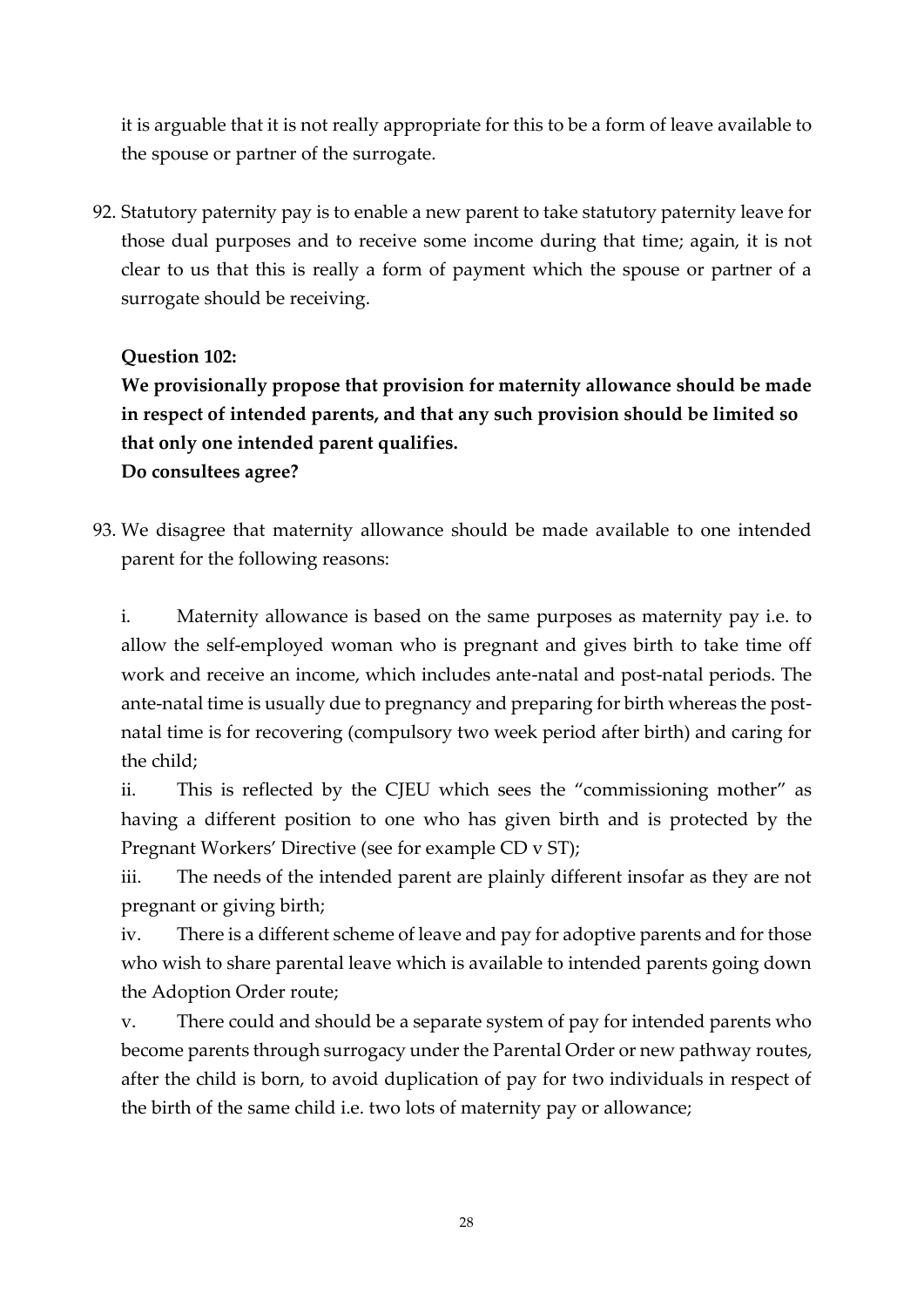vi. Having a separate form of parental pay is administratively much less complex for the state and employers to manage particularly given the shared leave regulations;

vii. Intended parents should be placed in an analogous position to adoptive parents in terms of pay or allowances. It should be noted that adoptive leave and pay is already available where the intended parents have no genetic link to the child and are going down the Adoption Order route. There could be a 'Surrogacy Leave' and 'Surrogacy Pay' regime albeit perhaps not with that working title.

### **Question 103:**

**We invite consultees' views as to:**

**(1) whether there is a need for reform in respect of the right of intended parents to take time off work before the birth of the child, whether for the purpose of induced lactation, ante-natal appointments or any other reason; and**

### **(2) if reform is needed, suggestions on reform.**

94. We consider that there should be holistic reform to address the legitimate needs and desires of intended parents to be involved in the process of the surrogate pregnancy, including attending scans and ante-natal appointments, and for purposes such as induced lactation or parenting classes etc.

95. The intended parents in a surrogacy arrangement who intend to apply for a Parental Order are entitled to unpaid time off to accompany the surrogate mother to up to two antenatal appointments. Each appointment is capped at a maximum of 6.5 hours. This seems an arbitrary cutting off point in terms of the number of appointments in circumstances in which the parties to the arrangement want to be more involved in the antenatal part of the child's life.

96. It is outside the scope of this response to analyse the impact this would have on employers, including small or medium sized ones.

97. It does seem anomalous that the surrogate is entitled to 52 weeks' maternity leave irrespective of the fact that she will not have a child to care for after giving birth at the point that the intended parents assume responsibility, and yet the role that the intended parents can play at the antenatal stage is poorly recognised in law.